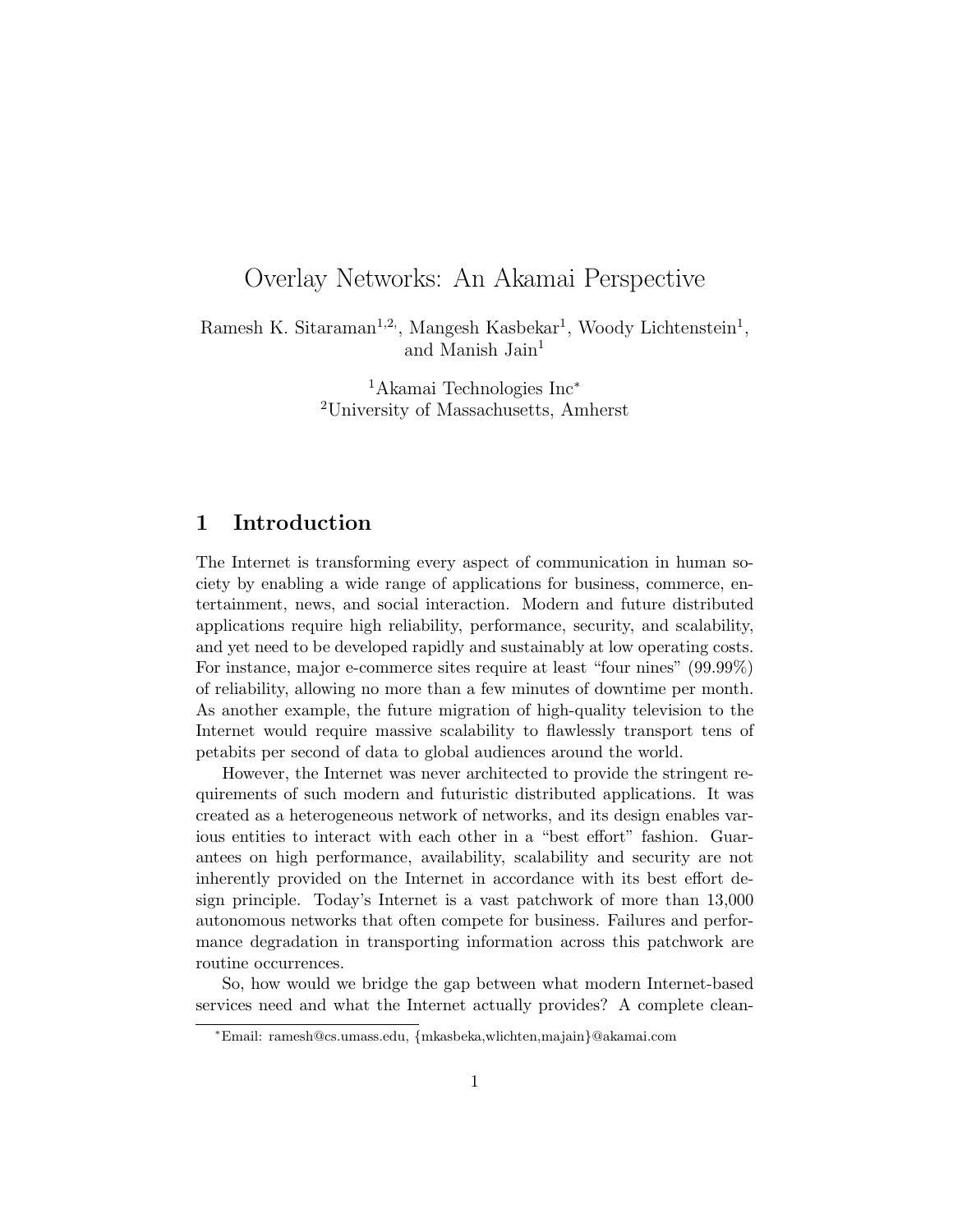

Figure 1: An overlay network is built on top of the public Internet to provide the stringent requirements that rich Internet-based services need.

slate redesign of the Internet is appealing, but would be hard to implement given the wide-spread adoption of the current technology. A novel idea to bridge the gap is overlay networks, or just overlays for short. The fundamental idea of overlays is rooted in the age-old computing paradigm of virtualization that states that if you do not have what you want you can virtually create what you want with what you have. This principle is at foundation of a number of computing innovations over the decades. For instance, virtualization is why a computer with finite and fragmented storage can be made to appear to the programmer as if it had a single, contiguous virtual memory space. Or, a linux server can be made to emulate a virtual machine to provide the abstraction of a Windows desktop to an user. Along the same lines, we can build a virtual network (the overlay) over the existing Internet (the underlay) to provide the stringent requirements of modern Internet-based services (cf. Figure 1). Overlays use the functional primitives that the underlay has to offer. In turn, the overlay provides richer functionality to services that are built on top of it.

### 1.1 Types of overlays

Different overlays offer different enhanced functionalities for online services. As such, there are as many types of overlays as there are service requirements. However, our aim is not to be comprehensive. Rather, we only review the following three types of overlays that are illustrative and important for meeting the needs of Internet-based services:

1. The ubiquitous caching overlay that aims to deliver web sites, on-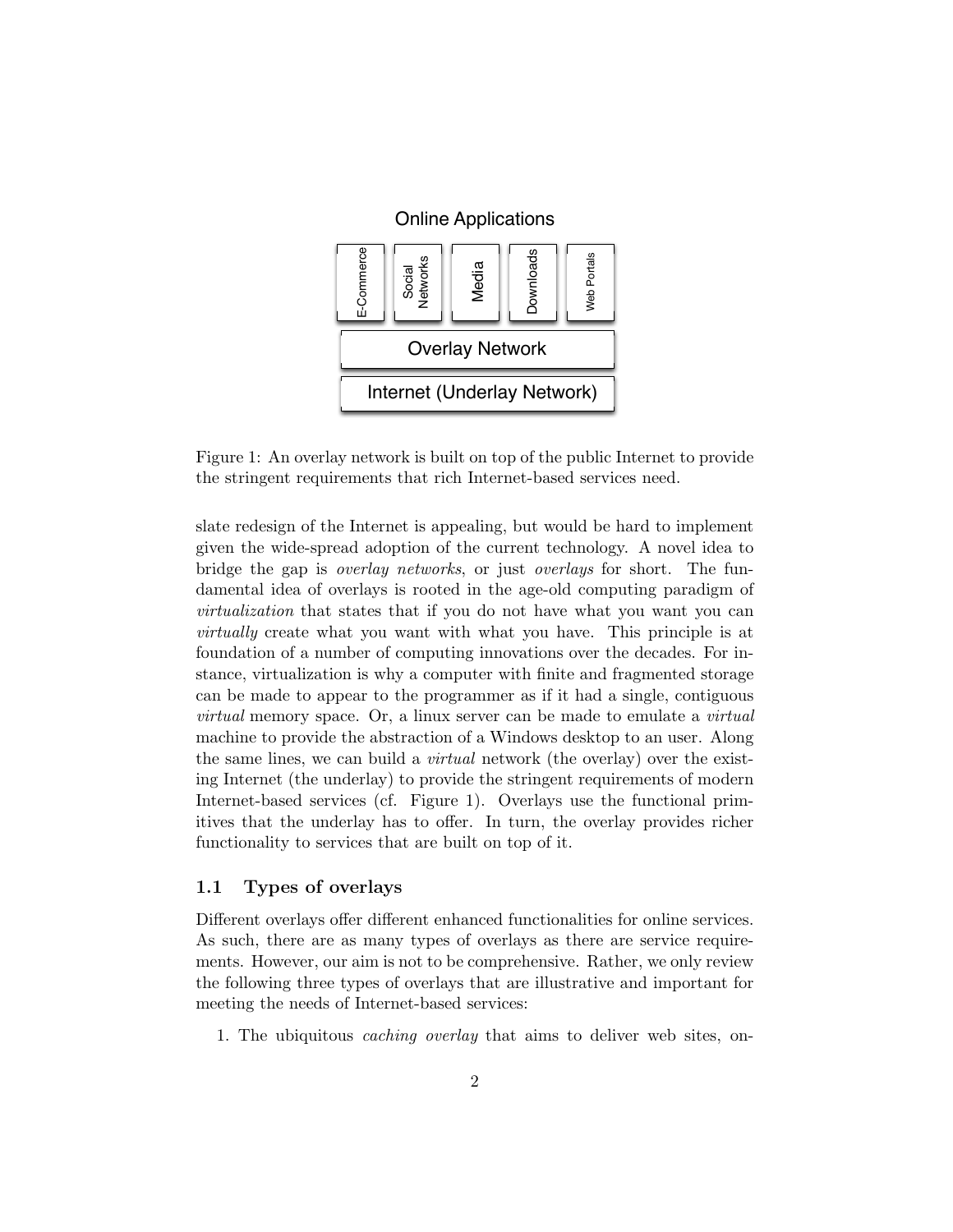demand videos, music downloads, software downloads, and other forms of online content. Such overlays are applicable for content that does not change over extended periods of time and is hence cacheable. The key benefits that a caching overlay provides are greater availability, performance, origin offload, and scalability (cf. Section 3).

- 2. The routing overlay that provides wide-area communication with more reliability, lesser latency, and greater throughput than the public Internet can. Such overlays could be used to deliver dynamic web content or live stream content that normally cannot be cached (cf. Section 4).
- 3. The security overlay that increases the security and mitigates distributed denial of service (DDoS) attacks on web sites and other online services (cf. Section 5). Such overlays are at the core of some of the most sought after Akamai services, while at the same time they are a classic example of the overlay philosophy for enhancing the underlay by providing new functionality.

As we discuss the architecture and techniques of each type of overlay, it is important to remember that these overlays are often utilized together as a part of a single solution. For instance, an e-commerce application provider would use the caching overlay for the static web content such as images, the routing overlay for the dynamic content such as the html, and in addition use the security overlay to ensure security and business continuity.

## 2 Background

First, we provide background information on the Internet (the underlay) and what it can or *cannot* provide an overlay designer. In fact, the shortcomings of the Internet architecture are the very reason why overlays are required. Next, we trace the evolution of overlays from both an industry and academic research perspective. Finally, we describe the high-level architecture of the overlays we study in greater detail later. For a more comprehensive treatment of fundamental overlay architecture, the reader is referred to [15].

### 2.1 Deficiencies of the Internet

The Internet is not a single entity but a network of thousands of autonomous networks. No single network dominates the Internet traffic with the largest controlling less than 5% of the access traffic. This implies that most users accessing a popular website that is centrally hosted must traverse multiple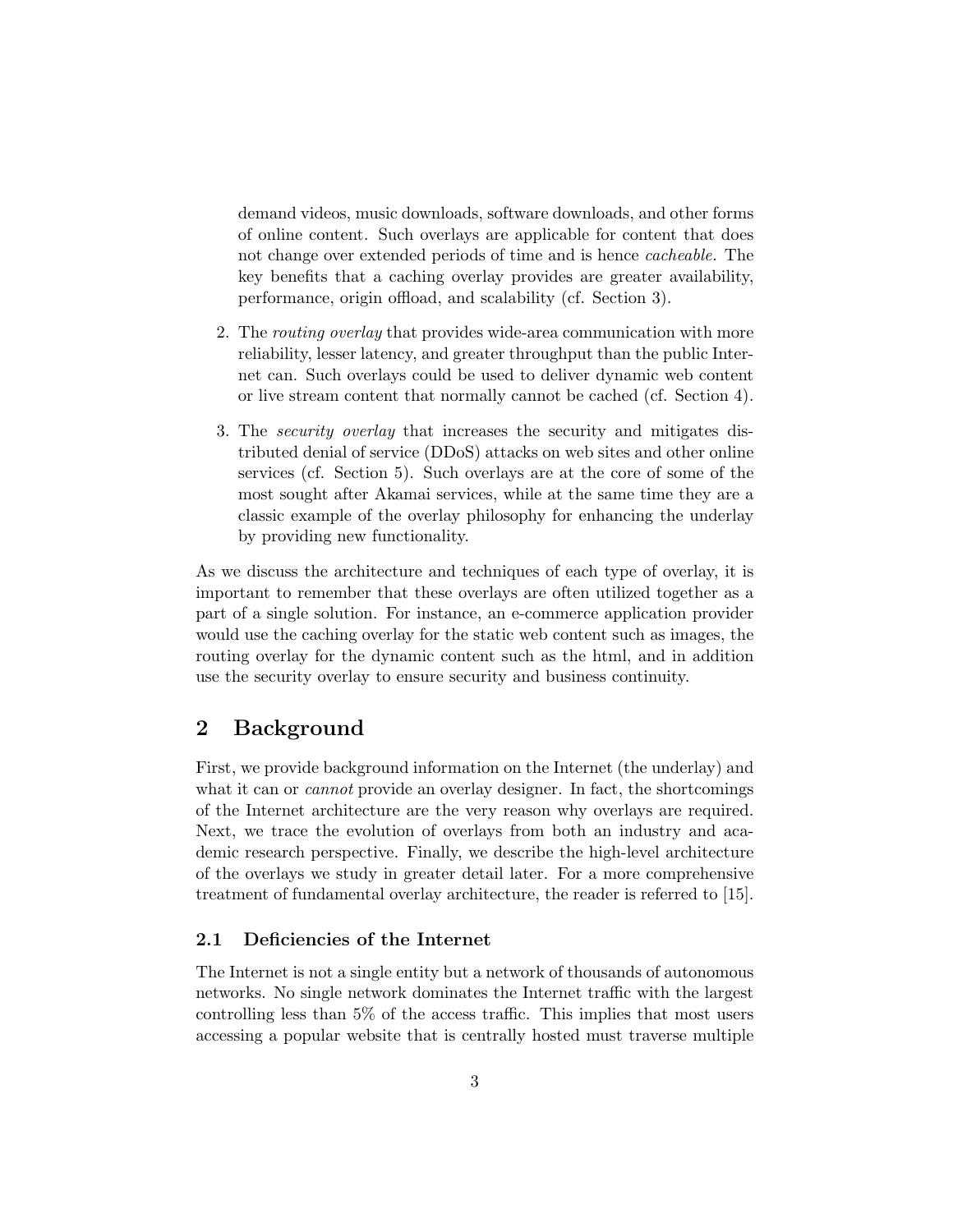networks to obtain that content. The networks that make up the Internet are autonomous business entities and often compete with each other. Not surprisingly, the end-to-end communication on the Internet is governed largely by business rules rather than on a notion of maximizing the performance perceived by the user.

We outline the major shortcomings of Internet that make it unsuitable for directly supporting the stringent requirements of Internet-based services without an overlay. As we will see in the succeeding sections, an appropriately architected overlay can alleviate some of the shortcomings below.

(1) Outages. Partial network outages are common on the Internet caused by misconfigured core routers, DDoS attacks, cable cuts, power disruptions, natural calamities, and de-peering due to a business conflict. For instance, a number of major incidents have occurred recently with an important submarine cable system (the SE-ME-WE-4) leading to outages for millions of users in the Middle East, South, and South East Asia several times in each year between 2008 and 2013 [16]. More recently, a power outage in a Virginia data center took down a number of online services [4]. As another example, Sprint and Cogent decided to de-peer resulting in a partial loss of connectivity for over 3500 networks in 2008 [25].

(2) Congestion. When the capacity of routers and links on the Internet are insufficient to meet the traffic demand, congestion occurs resulting in packet loss. Packet loss manifests itself as performance problems perceived by the user, including slow downloads of web pages and freezing of videos during playback. Peering points where individual networks exchange packets are particularly susceptible to packet loss. Part of the reason for the peering bottleneck is economics. Networks are incentivized to provision surplus capacity on the "first mile" that serves their hosting customers and the "last mile" that serves their paying end-users. However, there is no significant economic incentive to exchange traffic with other potentially competing networks over peering points in the "middle mile". Shared mediums such as wireless links are also particularly susceptible to packet loss.

(3) Lack of scalability. Online services require provisioning server and network resources to meet the demand of users at all times, even during unexpected periods of peak demand and flash crowds. Without the existence of overlays, an enterprise may deploy their online services in a centralized fashion within a single data center and expect to serve their users from that centralized origin infrastructure. However, such a centralized solution falls significantly short of meeting the requirements of mission-critical services. The data center itself is a single point of failure where outages or congestion can adversely impact the availability and performance of the service.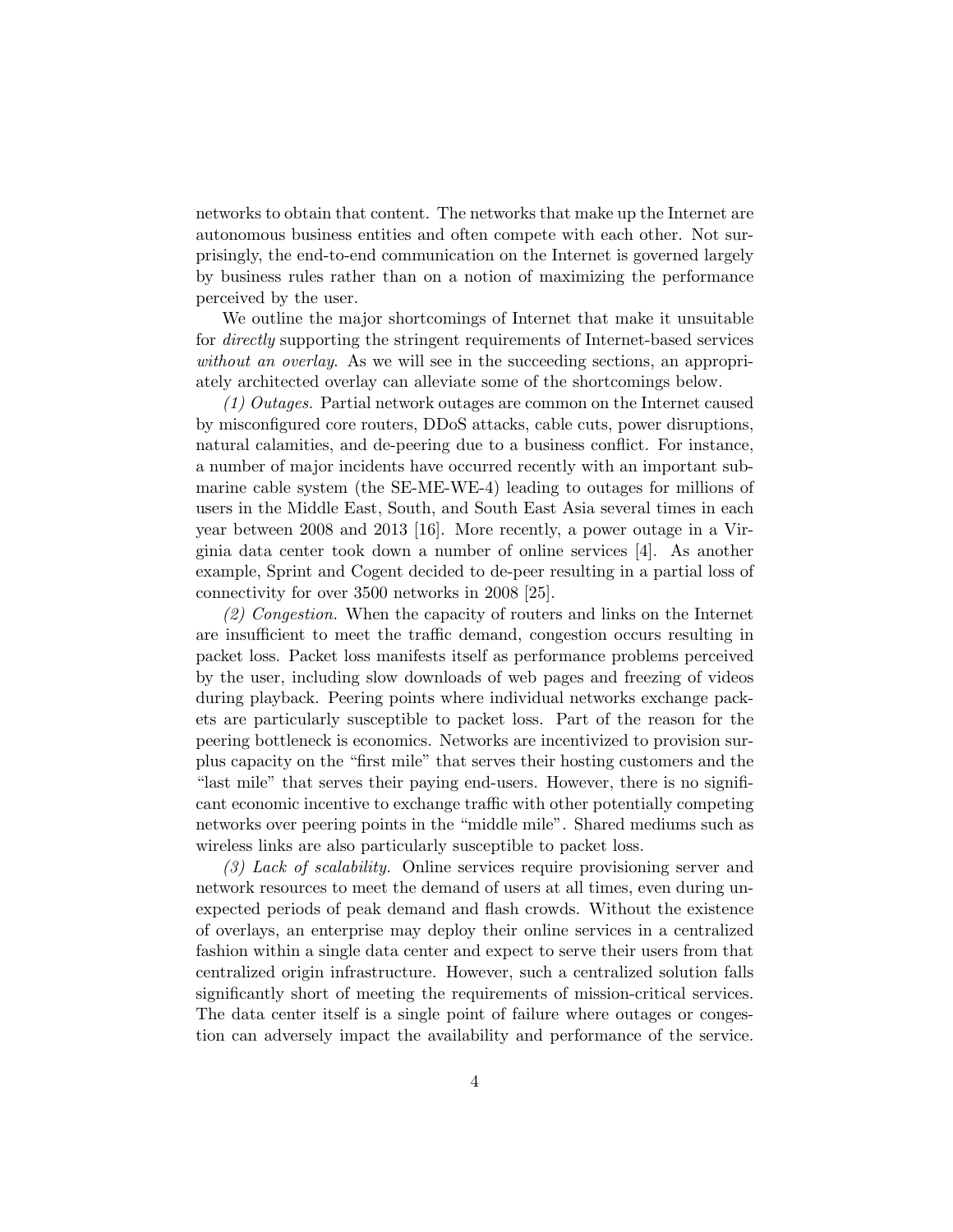Further, the enterprise would have to provision resources for peak demand that is significantly higher than the average. Such over-provisioning for peak means wasting money on infrastructure that is seldom used. On the other hand, under-provisioning to save cost has dire consequences as well, as the service may be unavailable at critical moments of high demand, leading to loss of revenue. To some degree, one can alleviate some of these issues by mirroring the origin in multiple data centers or by multihoming on multiple networks [3]. However, these solutions increase the cost and complexity of the origin infrastructure and by themselves are unlikely to provide the stringent requirements of modern online services. Therefore, an overlay solution that allows for massive replication and automatic scaling is required to meet the user demand that could vary significantly over time.

(4) Slow adaptability. Online services and their requirements evolve rapidly. However, the fundamental architecture and protocols of the Internet are slow to change or accommodate new primitives. For instance, the rollout of a new version of Internet Protocol (IP) called IPv6 was first proposed in 1998, but has just started to gain some adoption about fifteen years later. IPv6 traffic currently accounts for around 1% of the Internet traffic [10]. The large investment by networks and enterprises in the current Internet technology is often a barrier to change. The complexity in business relations between networks is also a stumbling block. In some cases, the highly decentralized architecture of the Internet means that a large number of autonomous networks must all adopt the change to reap its full benefits, which rarely happens. However, unlike the Internet architecture, an overlay is often owned and operated by a single centralized entity and can be deployed rapidly with no changes to the underlying Internet. Thus, overlays are an attractive alternative for adapting to the fast changing requirements of online services in a way that the Internet underlay cannot.

(5) Lack of security. Modern online services require protection from catastrophic events such as distributed denial of service (DDoS) attacks. A recent report by Arbor Networks found that the average size of a DDoS was 1.77 Gbps in the first quarter of 2013, an increase of almost 20% from a year ago [12]. Aside from the size, the number of DDoS attacks are also growing year after year. Each attack could cause a significant amount of revenue loss if the online business, such as an e-commerce site, is unable withstand the attack and becomes unavailable to users. The Internet architecture provides no protection against DDoS attack modes such as syn floods and packet floods. For each individual business to provision for additional server and bandwidth capacity to tackle the possibility of a DDoS attack can be prohibitively expensive, making the overlay approach to defend against such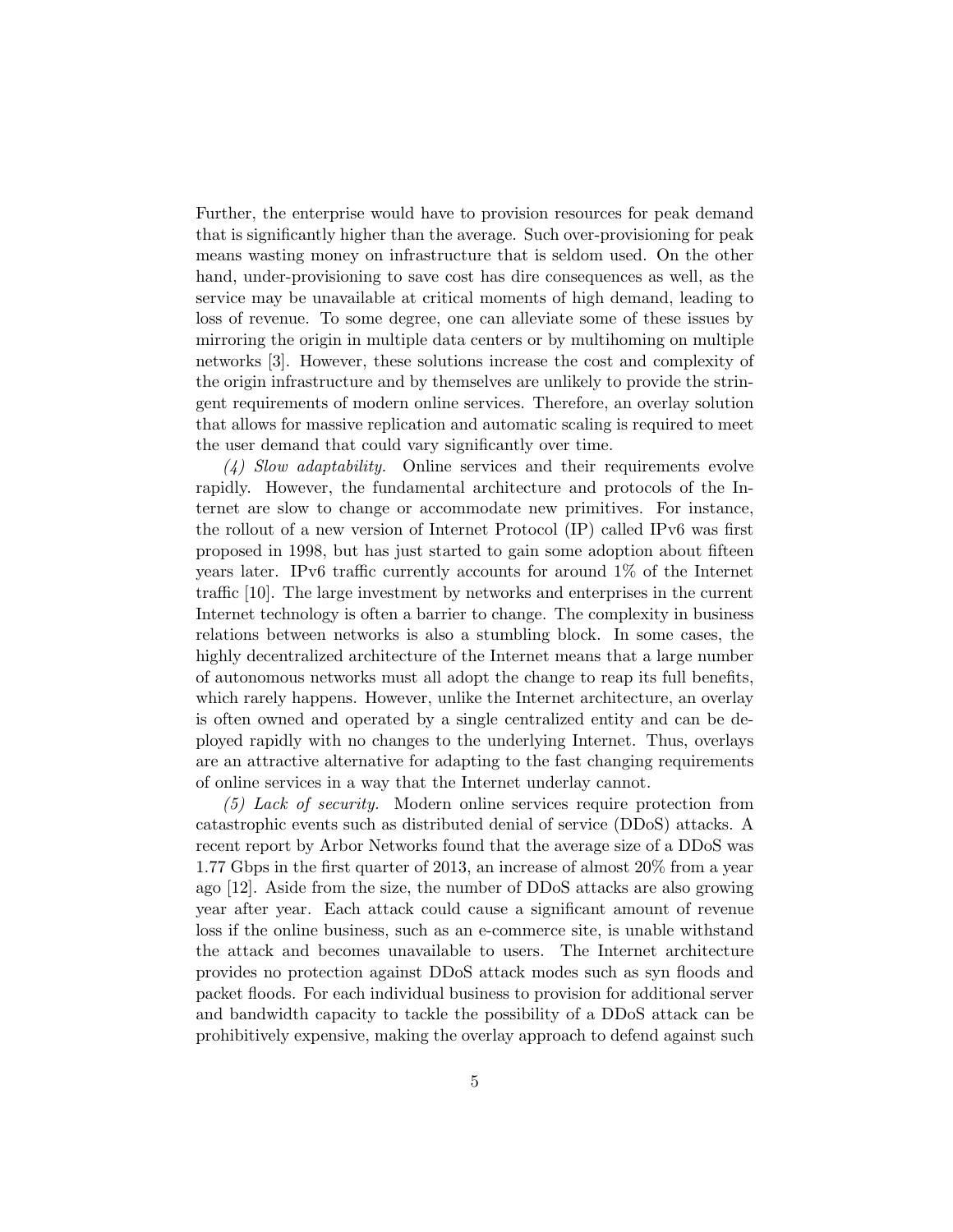attacks a more attractive option.

### 2.2 A Brief History of Overlay Networks

The idea of building one network (overlay) over another one (underlay) is at least a few decades old. In fact, the early Internet was itself initially built as an overlay on top of the telephone network that was the predominant network of the day. Much of the early overlays were build to provide functionality that the underlay natively lacked. A classic example is Mbone [26] that can be viewed as an overlay on the Internet providing multicast functionality. Further, the Internet was not the only underlay studied in the context of overlays. In fact, the concept of overlays found simultaneous and in some cases earlier development in the domain of interconnection networks for large parallel computers<sup>1</sup>. For instance, early work from the late  $1980's$ [27] showed how to effectively emulate one type of network (say, a 2-D mesh) as an overlay on a different type of underlay network (say, a butterfly).

Besides creating new functionality, the potential for improving reliability and performance by building a virtual overlay network also has a long history. In the domain of parallel networks, work from the early 1990's showed that it is theoretically possible to build an overlay that provides an abstraction of a failure-free network over a failure-prone underlay network of the same size and type without significant loss in performance [9, 23, 28]. Subsequently, in the late 1990's, overlays to enhance the availability, performance, and scalability of the Internet came to prominence both within industry and academia, even as the Internet became crucially important for business, commerce, and entertainment. Seminal research advances were made in academia with systems such as RON [5] that showed that routing overlays can effectively use the path diversity of the Internet to improve both end-to-end availability and performance. Among the earliest to appear in industry were the caching overlay and the routing overlay. By the end of the 1990's, companies such as Akamai had full fledged offerings of caching overlays for delivering web and on-demand videos [11] and routing overlays that relied on the path diversity of the Internet to provide higher quality live streaming [6, 22].

Another major development over the past decade is the emergence of peer-to-peer (P2P) overlays that use (non-dedicated) computers of the endusers themselves to form overlays that can be used for downloading content. Early systems that used P2P principles include the now-defunct services

 $1$ Rather than use the terms overlay and underlay, the terms guest and host network respectively were used in the parallel network literature.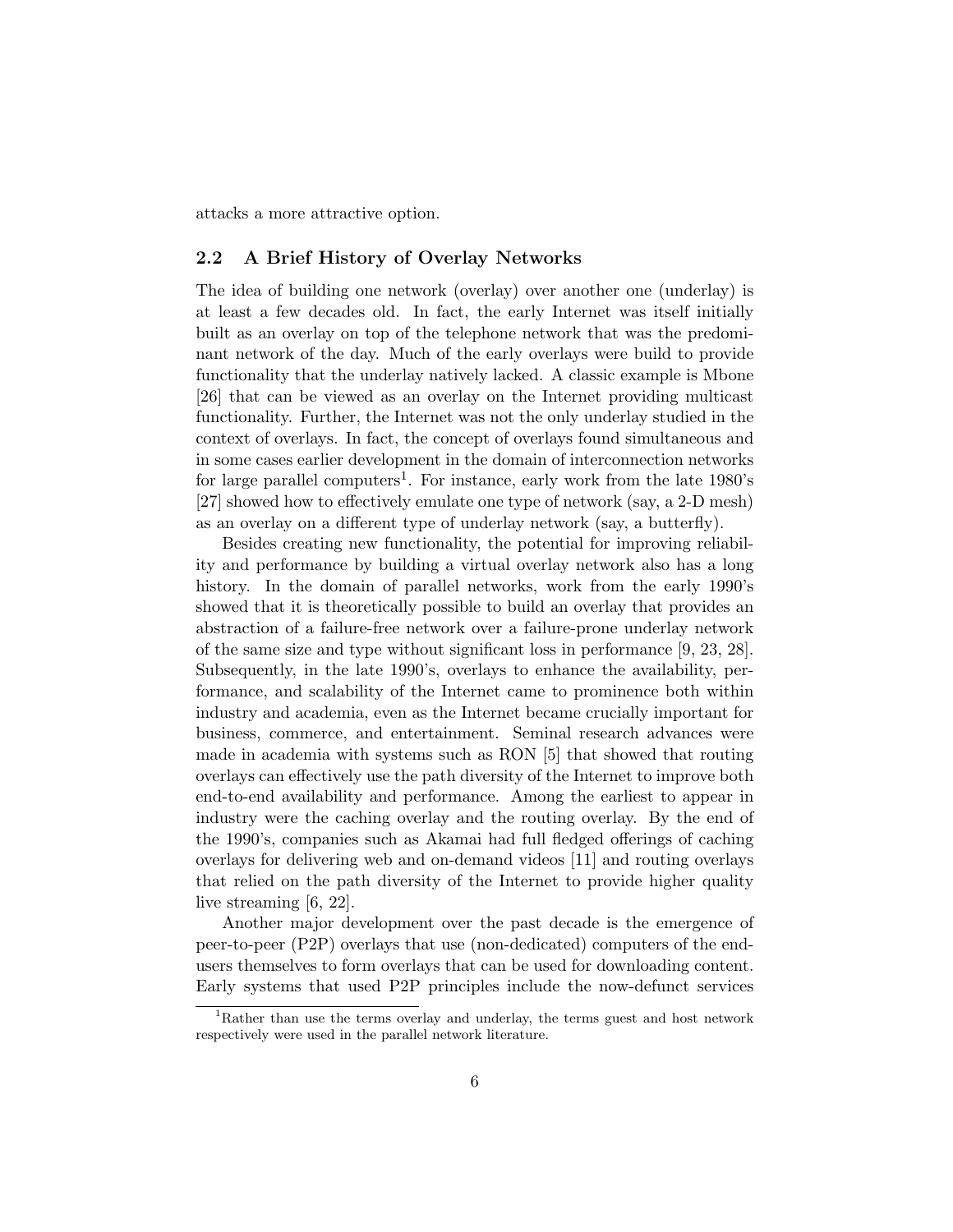such as KaZaa [13] and Gnutella [14], and innovative experimental systems such as Chord [17], Content Addressable Networks [19], Tapestry [20], and Pastry [21]. While pure P2P systems have had less adoption among enterprise customers who demand higher levels of availability, performance, and content control than such systems typically offer, hybrid approaches that combine P2P principles with a dedicated overlay infrastructure are widely used in services such as Akamai's client-side delivery [1]. While P2P overlays are an important type of overlay, we do not describe them in greater detail here. Rather all the three types of overlays described here use a dedicated server infrastructure owned and operated by the overlay provider, rather than computers belonging to users.

### 2.3 Overlay Architecture

The overlays that we study in detail are used to deliver content, applications, and services to users on behalf of content providers<sup>2</sup>. Content providers include news channels, e-commerce sites, social networks, download services, web portals, banks, credit-card companies, and authentication services. The end-users access content, applications, and services from across the globe from a variety of devices including cell phones, tablets, desktops, using a variety of client software including browsers, media players, and download managers.

An overlay capable of delivering content, applications, and services to a global audience is a large distributed system consisting of hundreds of thousands of globally deployed servers that run sophisticated algorithms. Independent of the specific type of overlay, they share a similar systemlevel architecture as shown in Figure 2. However, the detailed design and implementation of each system component differs depending on the precise functionality that the overlay provides. The content, application or service is hosted by the content provider in one or at most a few origin locations on the Internet. Users who access the content, application, or service interact directly with a wide deployment of *edge servers* of the overlay, rather than directly with the origin. For instance, a large-scale Akamai overlay consists of over hundred thousand edge servers that are physically located in over 80 countries and in over 1150 networks around the world. Unlike the origin that is located in the core of the Internet, the edge servers are located at the "edges" of the Internet. The edge servers are deployed very close to users in

 $2^2$ For simplicity, we use the term content provider to denote traditional content owners such as web sites, application providers such as a software-as-a-service provider, and service providers such as an authentication service provider.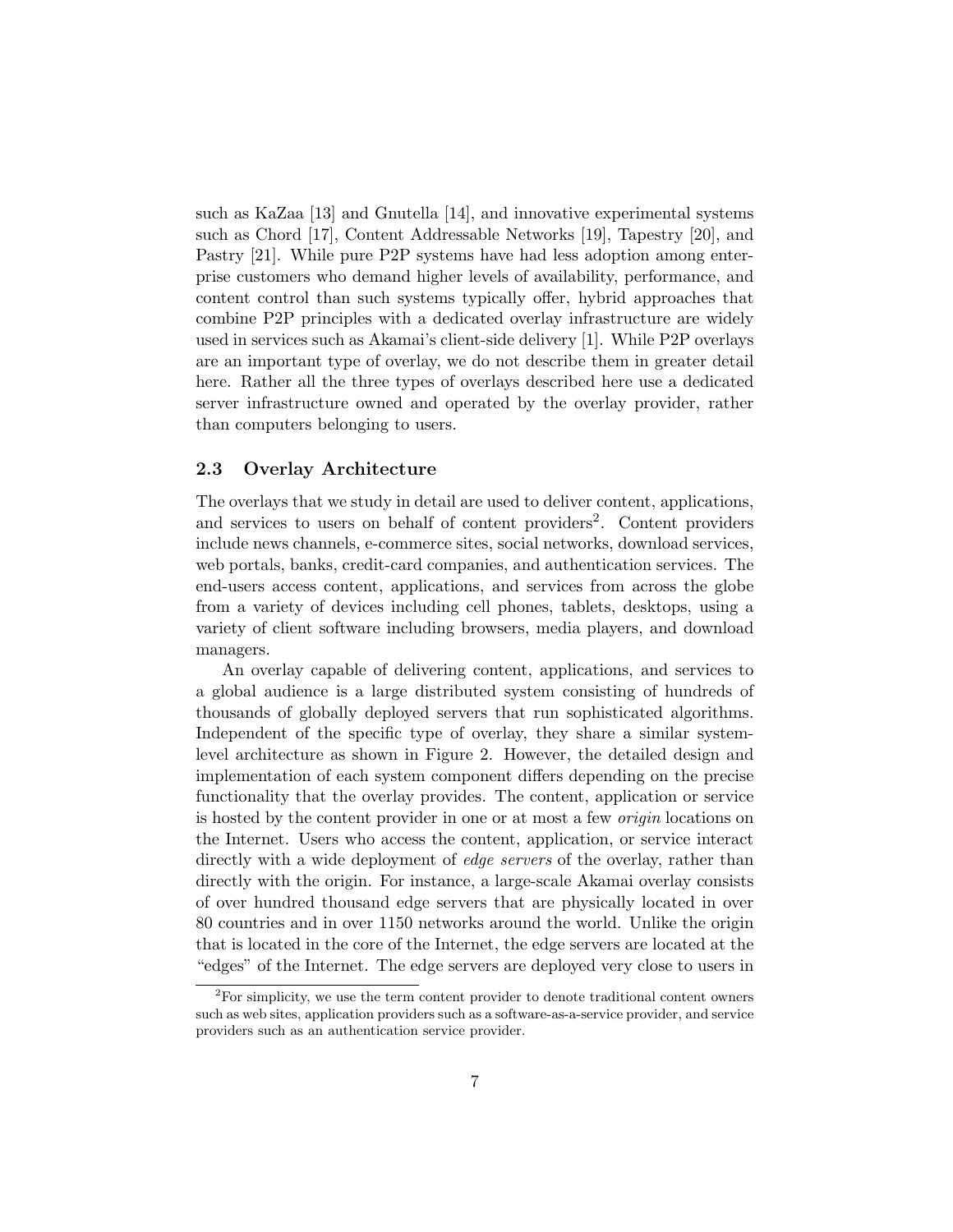

Figure 2: The system-level architecture of an overlay network [15].

a network sense so as to provide low latencies, low packet loss, and higher bandwidth, resulting in better performance. To understand how the different systems of an overlay interact to deliver content to the user, it is instructive to consider the simple example of a user entering a URL into his/her browser and receiving a web page through the overlay. The important control or data flow at each step is shown with arrows in Figure 2.

- The domain name of the URL is translated by the mapping system into the IP address of an edge-server that can serve the content (arrow 1). There are a number of techniques for implementing the domain translation. A simple but rudimentary mechanism is to assign the same IP address to all the edge servers, and rely on network-level anycast for determining the "right" edge server for a given end-user. A more robust and scalable mechanism is to use the domain name system (DNS) for the translation and is used in Akamai's overlays. The mapping system bases its answers on large amounts of historical and current data that have been collected and processed regarding the global Internet and server conditions. This data is used to choose an edge server that is located "close" to the end user, so as to maximize performance.
- The browser sends the request to the chosen edge server that is now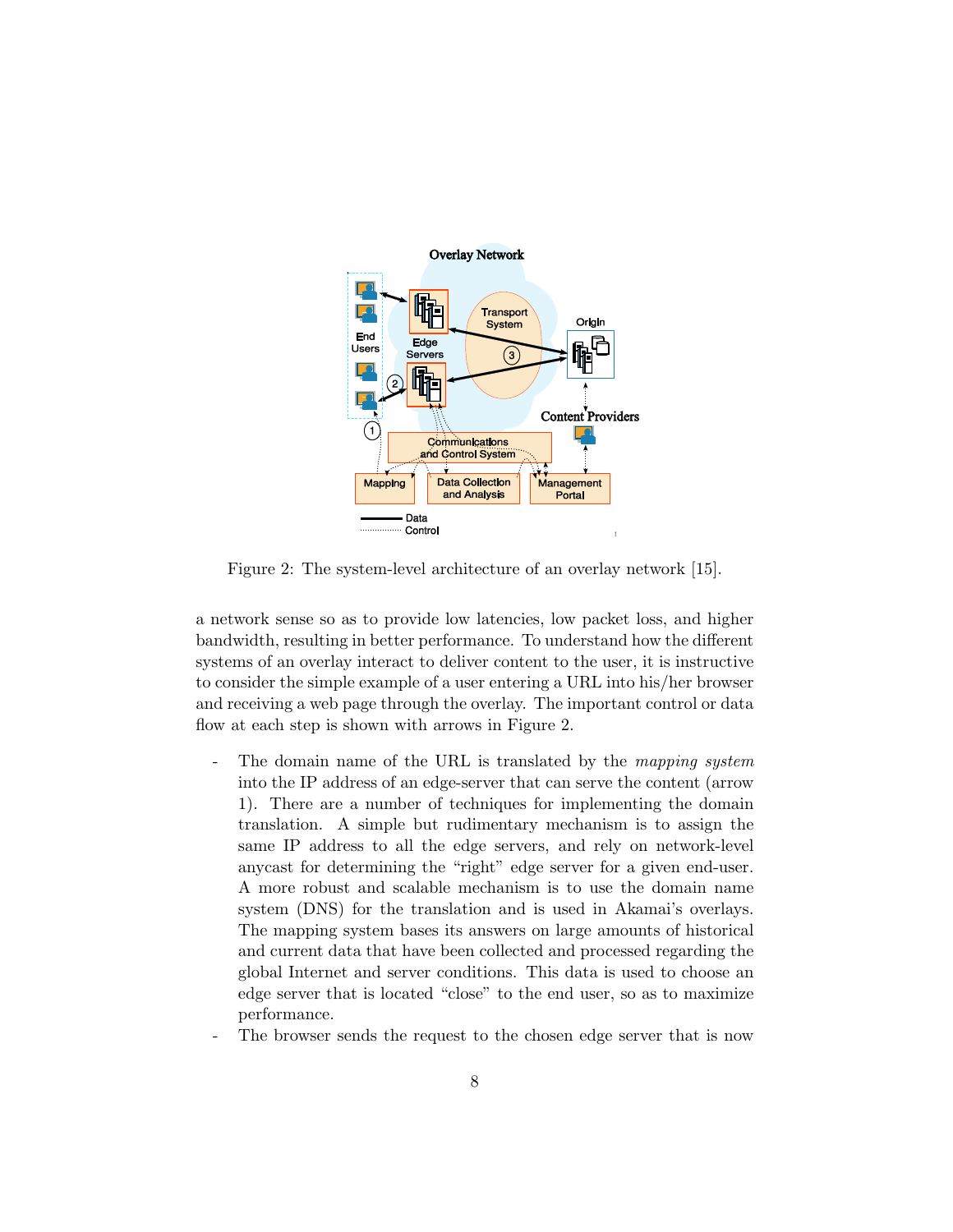responsible for serving the requested content (arrow 2). The edge server may be able to serve the requested content from its local cache. Or it may need communicate with an origin server to first obtain the content that is then placed in its local cache and served to the user.

- The *transport system* is used to transfer the required content between the origin and the edge server (arrow 3). The transport system is at the heart of the overlay, which moves content over the long-haul Internet with high reliability and performance.
- The *origin* is typically operated by the content provider and consists of web servers, application servers, databases and other backend infrastructure that serve as the source of the online content, application, or service. In the case of live streaming, the origin also consists of encoders and media servers that originate the stream and transmit it to the overlay network via "entry points" [22].

The different types of overlays that we study implement each of these systems differently in accordance with the differing requirements of the overlay. We will delve into those differences in the succeeding sections.

## 3 Caching Overlays

The caching overlay is used for content that can be cached for some period time. Canonical examples include static objects such as an embedded image on a web page, a movie, a music file, a software download, or a virus update. Dynamic objects that do not change very often, such as a weather map that is updated once an hour, can also benefit from a caching overlay. The benefits of the overlay include availability, performance, and origin offload, each of which we address in turn.

### 3.1 Architecture

The high-level architecture of the caching overlay can be described with reference to Figure 2. The mapping system directs each user to the closest server in a network sense, identified by using recent knowledge of the network latency and packet loss rate along the path between the user and the edge servers. The edge servers provide the functionality of caching HTTP/HTTPS proxy servers. If the content requested by the user is found in local cache, the edge server serves it to the user. If the content is not found in its own local cache or in any other edge server in its cluster, then the edge server uses the transport system to download the content from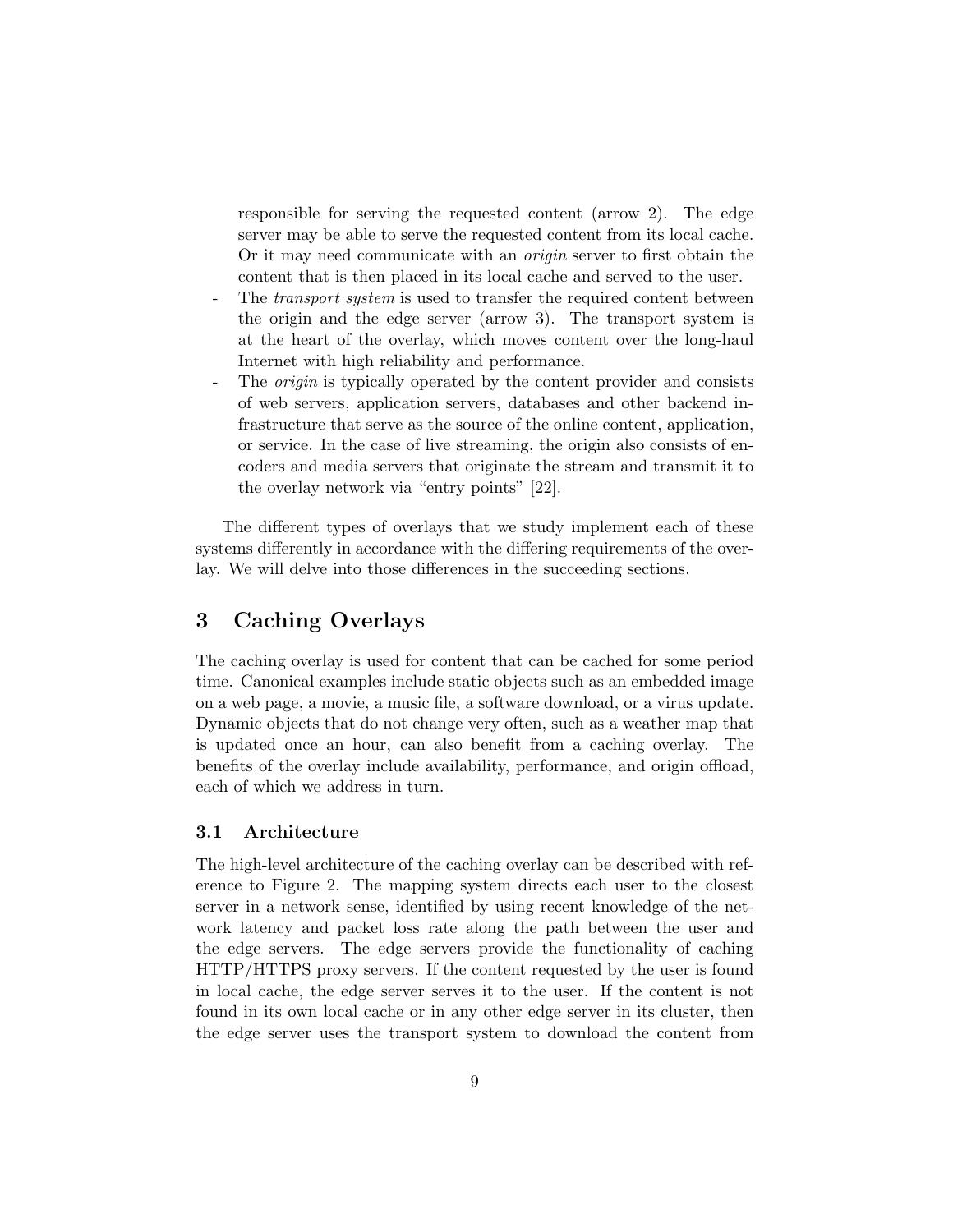

Figure 3: Performance benefits of a caching overlay

the origin. The transport system may itself have another layer of servers called parent servers that are capable of caching content. In this case, the edge server requests a parent server for the content. If the parent server has the content, it is served to the edge server. Otherwise, the parent server requests the content from origin, caches the content itself, and then forward the content to the edge server. In some cases, one could have multiple layers of parent caches that are requested before the request is forwarded to origin. A transport system with one or more layers of parent servers is called a cache hierarchy.

### 3.2 Performance benefits

It is easy to see why the caching overlay improves performance of cacheable web content. The *edge hit rate* is defined to be the probability of finding the requested content in the edge server without having to download it from a parent server or the origin. If the edge hit rate is high, instead of traversing a major part of the Internet to get content from the origin servers, users fetch their required content from a nearby edge server that is reachable on a path that is known to have low latency and low packet loss. For a typical popular website, the edge hit rate can be very high at  $90+\%$ , resulting in almost all user requests being served from an edge server's cache leading to significant performance improvements.

To better quantify the performance benefits for cacheable content, we used a *performance testing platform* that uses a large collection of "agents" installed on end-user desktop machines located around the world. These agents are capable of performing periodic downloads of web pages and reporting fine-grain performance measurements about each download. For our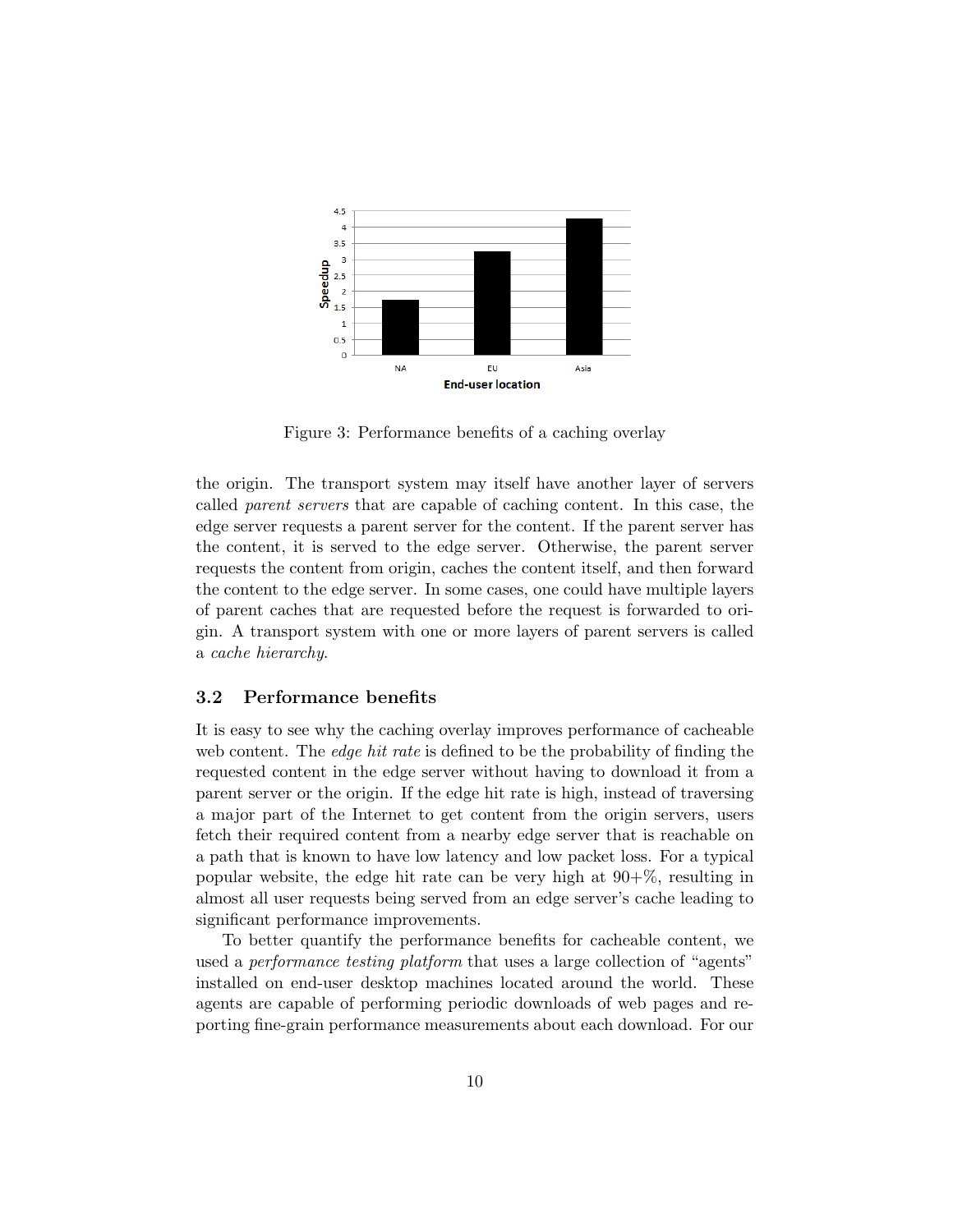experiment, we used 30 agents located in Asia, Europe, and North America, each with broadband connectivity to the Internet. The agents did hourly downloads of two versions of a cacheable 32 KB file. The first version of the file was delivered directly from our origin servers in Dallas where we hosted the file. Thus, this version did not use the caching overlay. The second version of the file used an Akamai caching overlay to deliver the file.

A natural measure of the performance benefits of the overlay is speedup that is defined to be ratio of the time to download the file directly from the origin to the time to download the same file using the overlay. In Figure 3, we show the speedup aggregated by the continent where the user (i.e, agent) was located. The caching overlay provides large speedups between 1.7 to 4.3 in all continents. Further, users further away from the Dallas origin experience larger speedups. The reason is that the download time using the overlay remains roughly the same independent of geography, since the caching overlay can find an edge server close to the user in all geographies. However, the download time from the origin deteriorates as users move further away from it.

### 3.3 Origin offload benefits

An important benefit of using a caching overlay is the decrease in traffic served by the origin and is measured by a metric called *origin offload* that equals the ratio of the volume of traffic served by the origin without the overlay to the volume of traffic served by the origin with the overlay. When an overlay is used, only the traffic due to cache misses at the edge servers is served by origin. If cache hit rates are high, as they are with popular web content, the origin offload could be anywhere from 10 to 100. Note that origin offload is very beneficial to the content provider as they only have to provision their origin to serve a small fraction of the traffic that they would have had to serve without the overlay, resulting in a large decrease in server, bandwidth, co-location, and operational expenses. However, not all web content is popular and most web sites have a "long tail" of less popular content. Take for instance an e-commerce site. While a few product pages may be "hot" and will yield a high edge hit rate and a high origin offload, most of the other product pages may at best be "warm" or even "cold", yielding much smaller edge hit rates and much less origin offload. Providing better origin offload for "warm" and "'cold" traffic requires more sophisticated architectures that we describe below.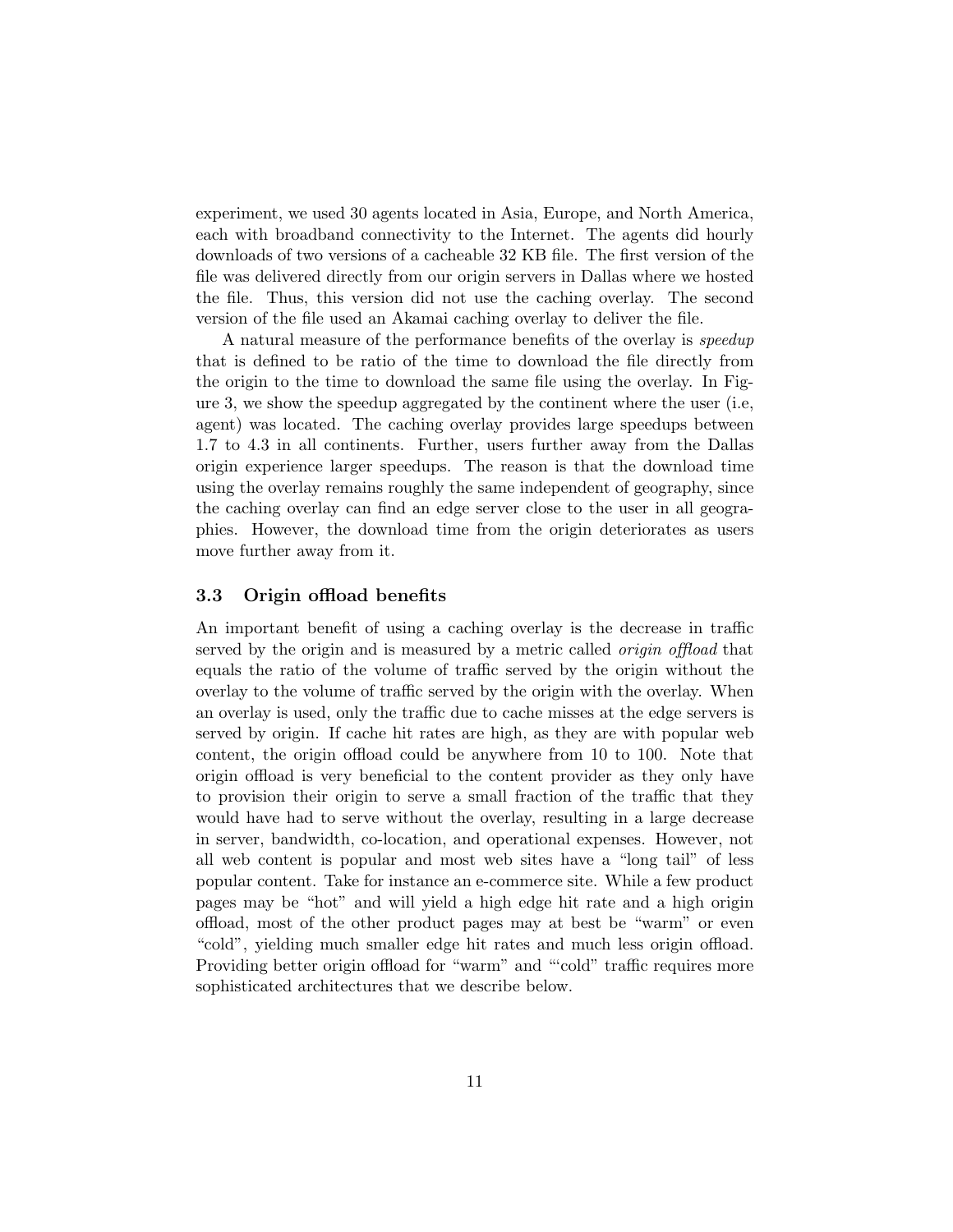#### 3.3.1 Cache hierarchy

The basic idea in a cache hierarchy is to add a layer of parent servers that serve the requests that experience cache misses at the edge servers. If an edge server fails to find the requested content in its cache, it forwards the request to a chosen parent server. If the parent server has the content in its cache, it serves it to the edge server. Otherwise, the parent obtains the content from origin. Adding a layer of parent servers decreases the traffic to the origin, increasing the origin offload. Typically the requests that are cache misses at the edge are "funneled" to a smaller number of parent servers, so as to increase the hit rate at the parent, thereby increasing the origin offload.

Cache hierarchy is relatively easy to implement as a parent server uses similar software components as an edge server for caching and serving the content. Further, the mapping system can be used to find a parent server that is "proximal" to the edge server. Finding a parent close to the edge server decreases the parent-to-edge download and improves performance.

To illustrate the origin offload benefit, Figure 4 shows the traffic and hit rates over a two month period for a content provider with a mixture of popular and less popular pages. The content provider uses a cache hierarchy and has an edge hit rate in excess of 85%. The requests that "miss" at the edge are for less popular content and the probability that such a request can be served from the parent's cache, known as the parent hit rate, is over 70% hit rate. Cumulatively, the *overlay hit rate* which is the probability that a request is served from a parent or edge server of the overlay is 96%, i.e., only 4% of the total requests are served from origin. Note that without the cache hierarchy about 15% of the requests would have been served by origin.

In Figure 4, we plot the *edge traffic* that is served to user, the *midgress* traffic that is served by parents to edges, and the origin traffic that is served by the origin to the parents. Observe that without the cache hierarchy, all midgress traffic would be served from the origin. Thus, the origin offload without the cache hierarchy is simply the ratio of the edge traffic to the midgress traffic is only 6.7. While the origin offload with the cache hierarchy is the ratio of the edge traffic to the origin traffic that is much larger at about 24.3. Thus, a cache hierarchy significantly increases the offload factor.

Note that while we have described a cache hierarchy with a single layer of parent servers, one can easily extend the hierarchy to consist of multiple levels of parents where a lower-level parent fetches from a higher-level parent, and the parent at the highest level fetches from origin. While multiple levels of cache hierarchy can further increase the origin offload, it can be detrimental to performance for the fraction of requests that get forwarded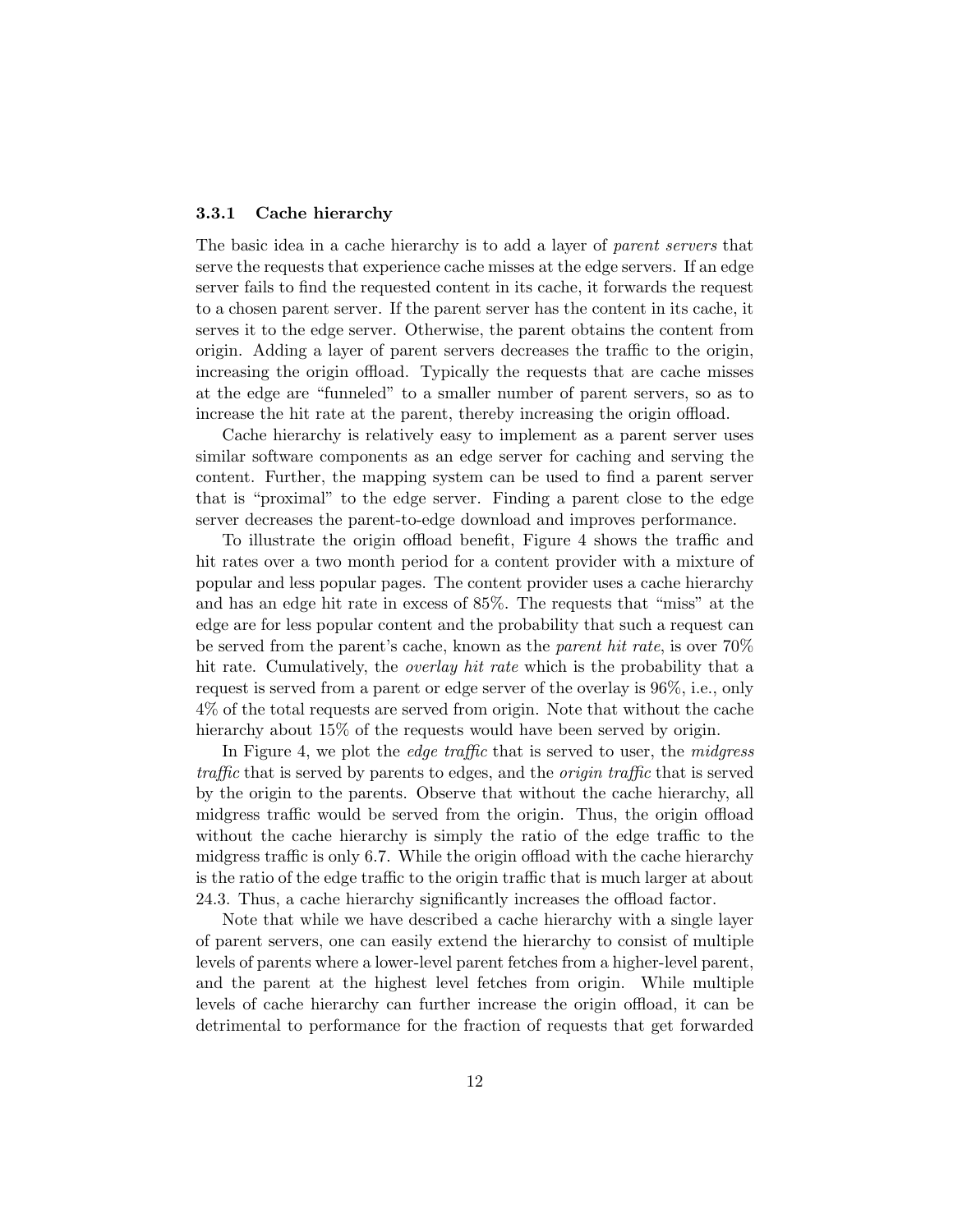

Figure 4: Traffic volumes and cache hit rates for a content provider with a mix of popular and less popular content.

to multiple parents before a response.

#### 3.3.2 Dealing with unpopular content

In recent years, with social-networking sites that carry user-generated content such as photos, and videos, the amount of unpopular "cold" content on the Internet has exploded. For such types of content, providing origin offload can be challenging since there is a large footprint of objects that are each accessed only a few times, requiring an "offload oriented" overlay to provide higher overlay hit rates. While popular content can be served by making several copies of content and placing them close to the end-users, to achieve high origin offload for unpopular content we must make a very small number of copies of the content, thus using the available cache space to cache the most number of unique objects within the overlay.

Since any given piece of content is available at fewer locations in the overlay, a content location service is needed as part of the caching overlay. It can be implemented as a distributed hash table or with a more advanced directory service. The content placement and location techniques can be designed to automatically adapt to content popularity so that several copies are made of the popular content for enhancing performance, while the number of copies of unpopular content is kept small to conserve storage space.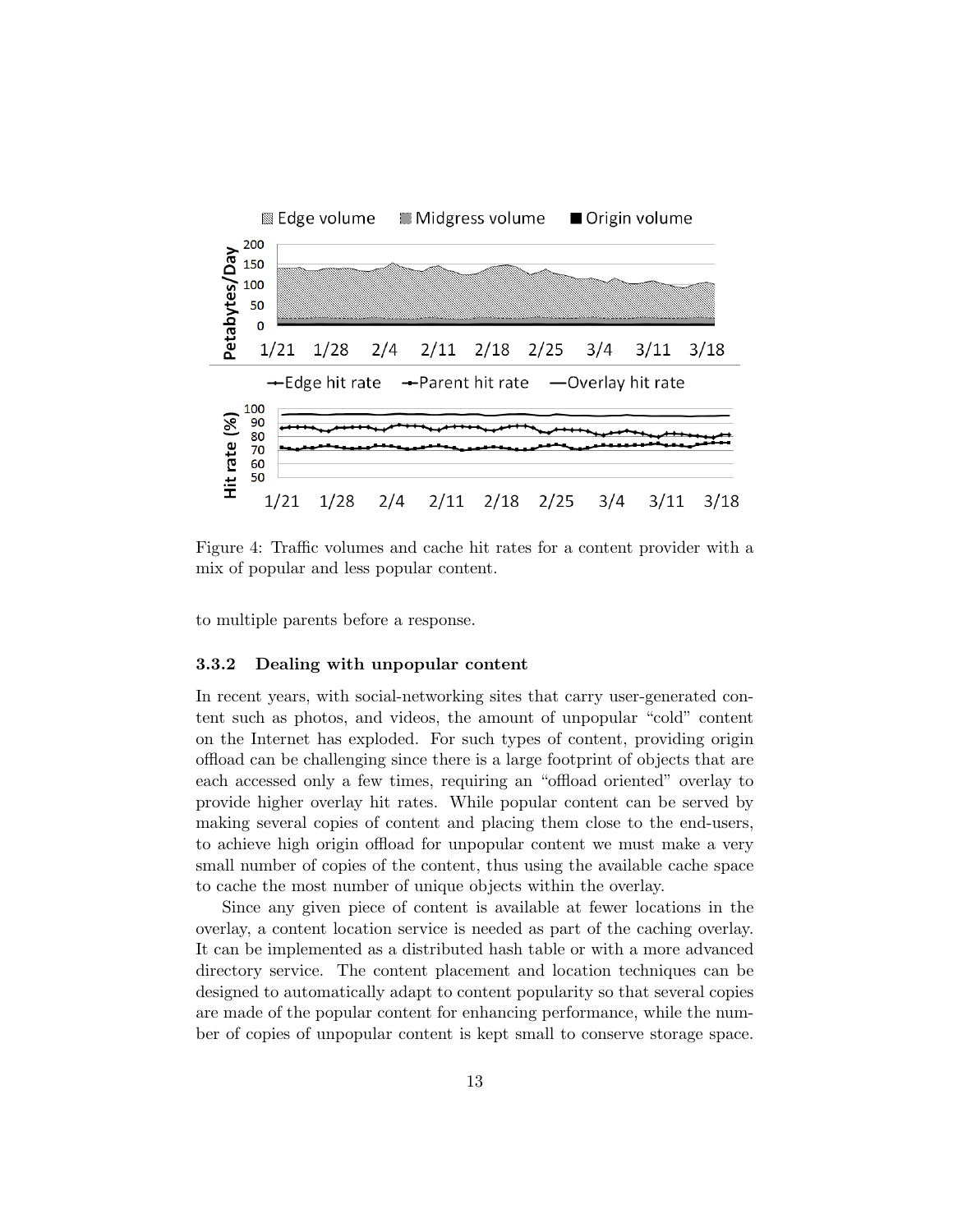

Figure 5: Traffic volumes and cache-hit rates for a social networking site with predominantly unpopular content. The overlay uses more sophisticated content location techniques to increase the overlay hit rate and origin offload.

Figure 5 shows the hit rates and traffic for unpopular social networking content using more sophisticated content location techniques. It can be seen that the content has relatively poor edge hit rate of 60.2% in comparison with the more popular content depicted in Figure 4. However, the content location techniques provide an extremely high overlay hit rate of 98.9%, i.e., only 1.1% of the total request is served by origin. The origin offload is only 2.5 without the content location techniques, but increases to 89 with it.

## 4 Routing Overlays

Not all content on the Internet is cacheable for long periods of time. For Internet-based applications such as shopping, banking, and gaming, the downloaded content is dynamic and uncacheable in the sense of being generated based on the user's interaction with the application in real-time. Such requests and responses therefore must traverse the Internet between the user and the origin. Another key example of dynamic content are live streams that cannot be cached and must be routed in real-time from the origin that is the source of the stream to the users who are watching it. Despite the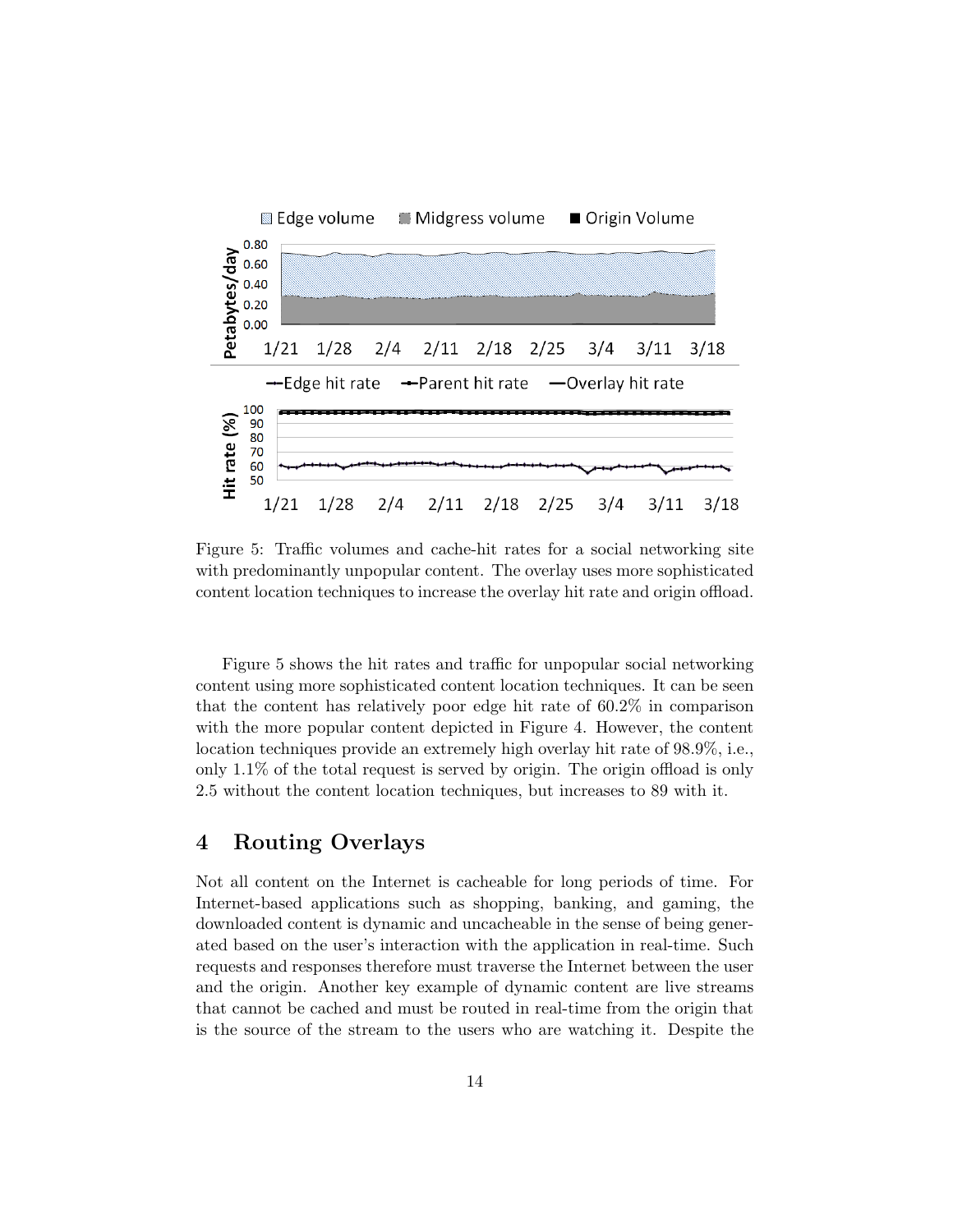fact that caching cannot be used, a routing overlay improves performance and availability by discovering better "overlay paths" from the origin to the user.

### 4.1 Architecture

The architecture of a routing overlay is shown in Figure 6. An *overlay* construction algorithm is used to compute a set of overlay paths that each edge server can use to reach each of the origins. The overlay construction algorithm takes as input real-time latency, loss and available bandwidth of the Internet paths connecting all the overlay nodes, and determines a ranked set of alternate overlay paths for requests and responses that travel between each edge server and each origin. The overlay paths are chosen to provide multiple high-performance paths for origin-to-edge communication and is frequently updated to account for real-time changes in the Internet. Once the overlay is constructed, each edge server receives a real-time feed of the set of overlay paths that it could use to connect to each relevant origin in the world.

The overlay paths are used for routing communication as follows. When a request arrives at an edge server, it deduces which origin serves the requested content, and forwards the request along a chosen overlay path(s) to that origin. Each intermediate overlay node acts as a forwarder of the request to the next node in the path towards the origin. The response from the origin traverses the same path in the opposite direction to arrive at the edge server, which is then forwarded to the end-user. Note that the overlay construction process provides multiple alternate paths for each edge server and each origin. In addition, the edge server always has the option of the using the direct path from the edge to origin that passes through no other intermediate node. The choice of which of these alternate paths to use can depend on real-time testing of the different path options. In some overlays, each edge-to-origin communication uses a single chosen path. However, other routing overlays use multiple overlay paths simultaneously. In this case, the content can be encoded and sent across multiple paths that is then decoded by the edge server and sent to the end-user. Using multiple paths is useful if one of the chosen overlay paths experiences transient packet loss. The data lost in one path can be recovered from packets received on the other path. A more detailed account of multi-path techniques for loss recovery in the context of live streaming can be found in [22].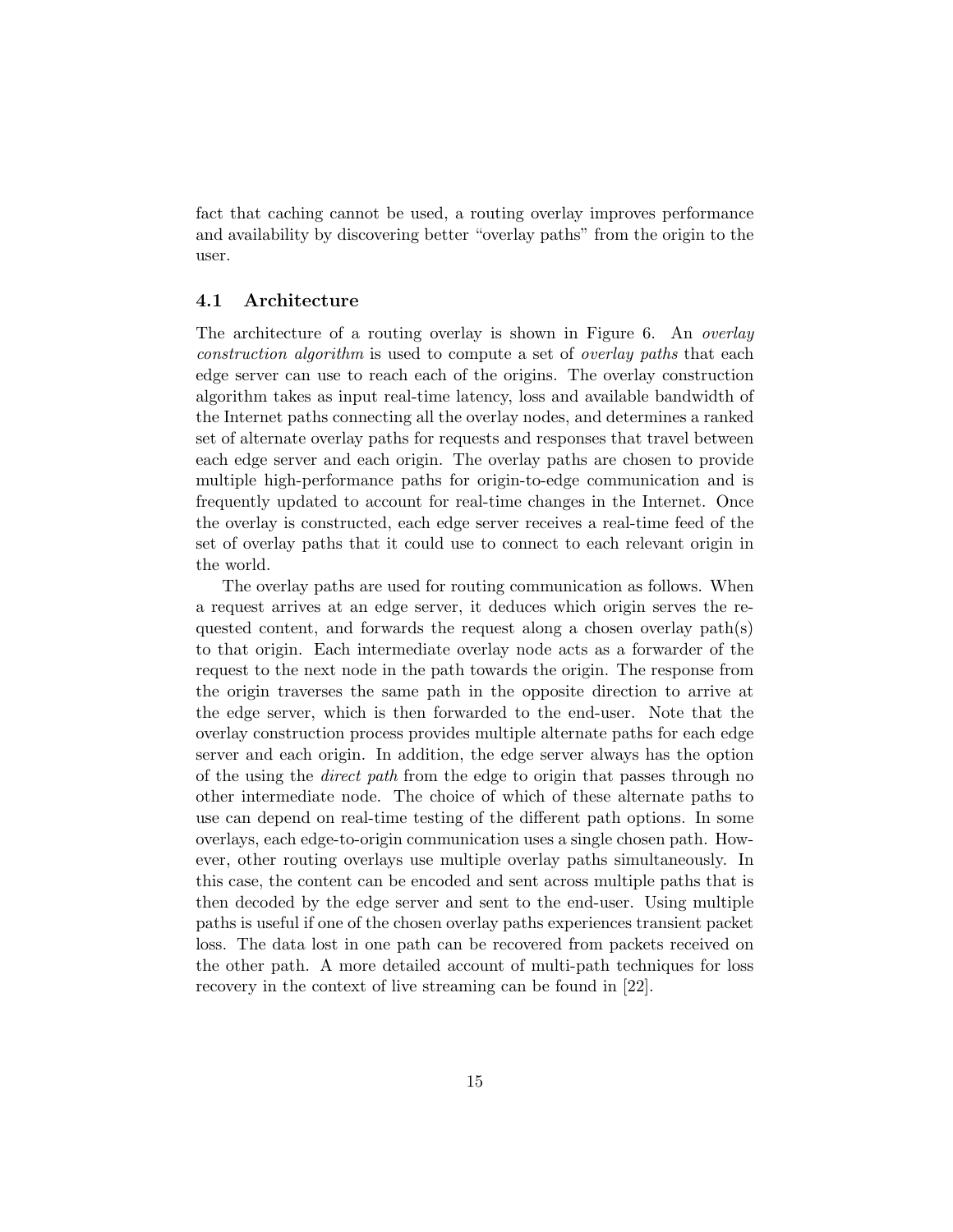

Figure 6: An end-user (EU) downloads dynamic content from an edge server (ES). The edge server in turn can download directly from origin (O) or through a set of alternate overlay paths constructed between the edge server (ES) and a reverse proxy  $(I_1)$ .

#### 4.1.1 Formulating overlay construction as multi-commodity flow

The overlay construction algorithm constructs overlay paths between each origin (O) and each edge server (ES) by solving a multi-commodity flow problem [8] on an appropriately defined flow network. The nodes of the flow network are the origins, intermediate nodes, and edge servers. The edges of the flow network are defined by fully connecting the intermediate nodes with each other, connecting each origin to all intermediate nodes, and also connecting each edge server to all intermediate nodes. The traffic from each origin  $O$  to each edge server  $ES$  is represented as a distinct commodity  $\langle O, ES \rangle$  that must be routed on the flow network. The demand of each commodity  $\langle O, ES \rangle$  is an estimate of the traffic that needs to be sent from origin O to edge server ES. Demand needs to be measured over short time windows, e.g. 10 seconds, since demand (i.e. traffic) can change rapidly over time. The capacity of each link in the flow network is an estimate of the maximum traffic that can be sent across that link. Finally, the cost of each link of the flow network can be modeled so that "good" links have lower cost, where goodness can be defined using a function that captures the objective of the routing overlay. Solving the multi-commodity flow problem on the appropriately defined flow network yields a set of low cost paths for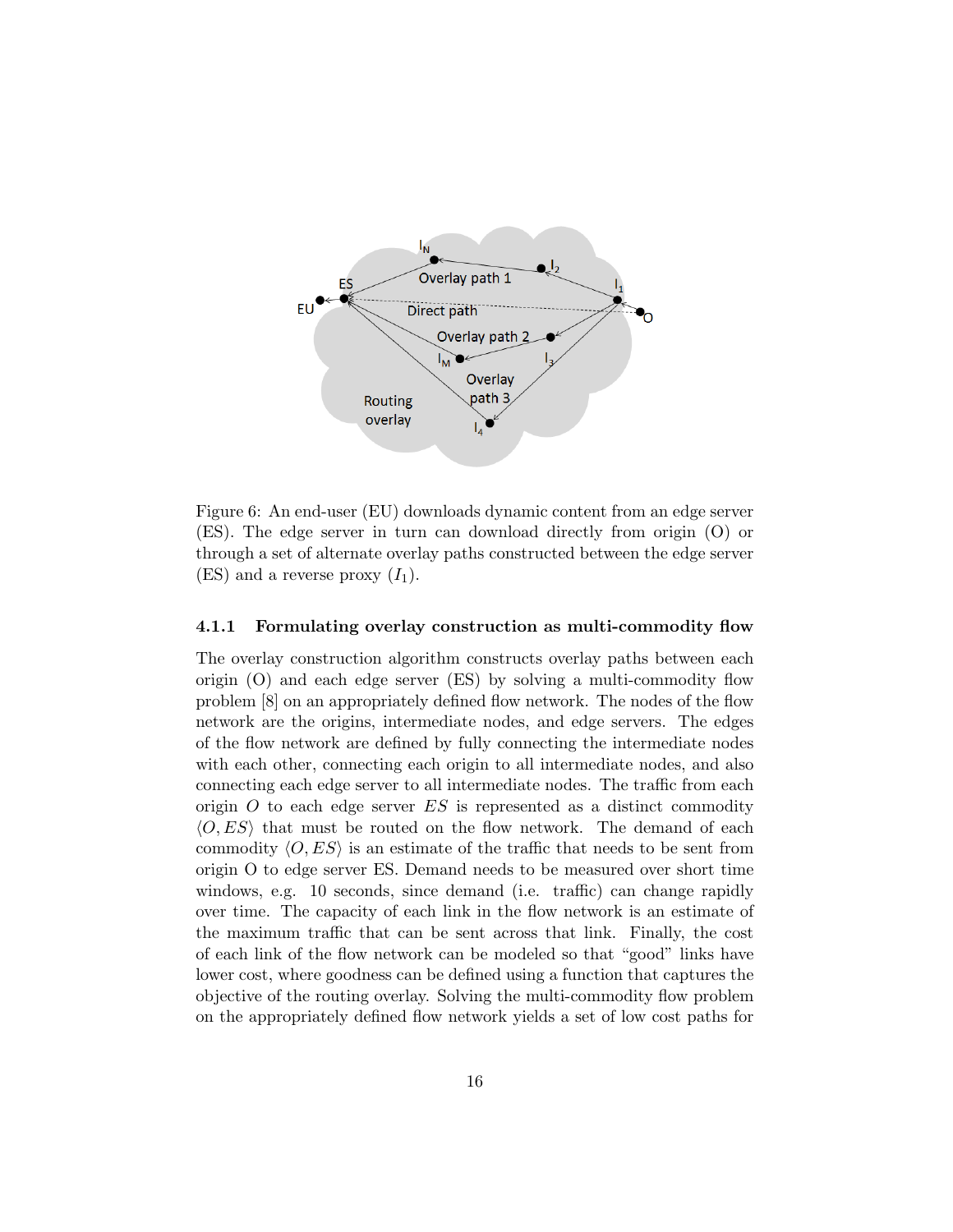each commodity that correspond to the required overlay paths.

The power of the multi-commodity flow formulation is the ability to define link costs in different ways to construct different types of routing overlays. For instance, a routing overlay for live streaming may define link costs in a different manner than a routing overlay for dynamic web content, resulting in different overlay networks being constructed. We list a few ways of defining the link costs below.

(1) Latency versus bandwidth price. If path latency is considered to be the link cost, then the solution finds the fastest overlay paths from O to ES. If bandwidth price is considered to be the link cost, then the solution finds the cheapest overlay paths from O to ES. Combining the two types of costs could allow one to find different solutions, e.g. finding the fastest overlay routes while avoiding links that are too expensive, or finding the cheapest overlay paths while avoiding paths that are too slow.

(2) Throughput. In the context of web content delivery, two different notions of performance apply. Minimizing latency is important when delivering small-size responses. Maximizing throughput is important for large responses. These two are closely related since steady-state TCP throughput is inversely proportional to the round trip time (RTT) and the square root of the packet loss rate. If the loss rate is close enough to zero, it is possible to sustain high throughput over a long connection if TCP buffers are sufficiently large. In general, overlays with different properties can be obtained by weighting path metrics such as latency and loss differently in the derivation of the link costs.

(3) TCP performance. A vast majority of Internet traffic is served over the connection-oriented transport protocol TCP. Establishing a new TCP connection penalizes performance in two ways. Establishing a new connection requires additional round trips, adding to the latency. Further, new connections have smaller congestion windows which impacts the number of packets you can have "in flight". An overlay routing algorithm that maximizes performance after accounting for TCP penalties must also attempt to reuse existing TCP connections rather than start new ones. Thus, the overlay paths must remain "sticky" over longer periods of time and must change only when the cost parameters have changed sufficiently to overcome the potential penalties for a new TCP connection.

#### 4.1.2 Selecting the reverse proxy

An important aspect of overlay construction is selecting the reverse proxy (node  $I_1$  of Figure 6) for each origin. The overlay construction algorithm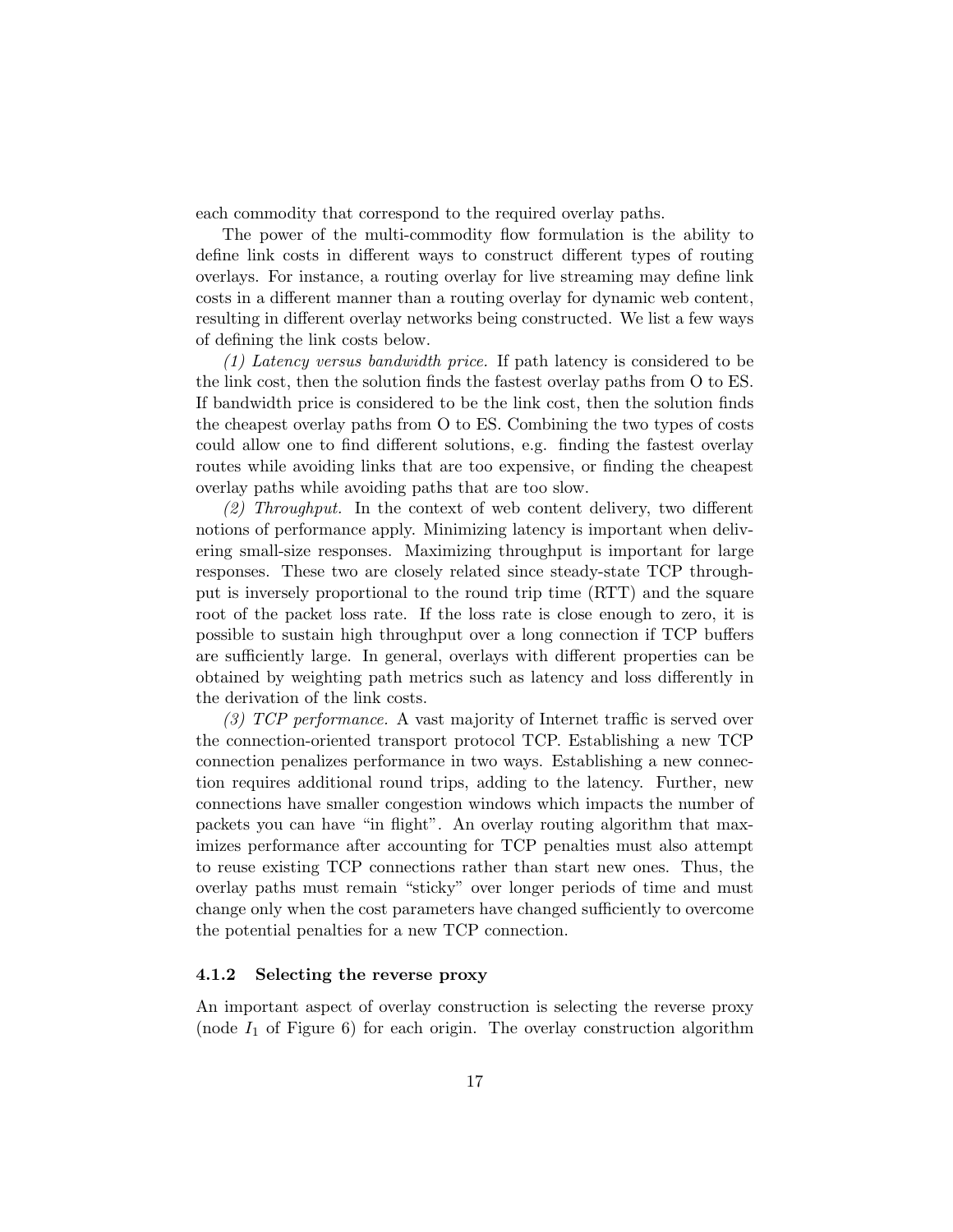typically chooses a reverse proxy close to or even co-located with the origin. It is important that the "first hop" from the origin to the reverse proxy has the smallest possible latency and loss, since the first hop is shared by all overlay paths from the origin to the edge server. Further, while the overlay provider can ensure persistent TCP connections between any two nodes of the overlay, the first hop is partially dependent on the origin that is controlled by the content provider. For this reason, the first hop is more likely to lack persistent TCP connections and is more likely to incur TCP penalties. Making the first hop as low latency as possible reduces the potential penalty for establishing a new TCP connection. Similarly, while TCP protocol optimizations that speedup downloads are implemented between any two overlay nodes, such are not guaranteed to be available on the first hop. For these reasons, choosing a reverse proxy close the origin is often desirable.

#### 4.1.3 Fast algorithms for overlay construction

Computing the overlay paths efficiently requires heuristics since the multicommodity flow problem as formulated in Section 4.1.1 is in general NPhard. However, the overlays need to be kept updated in real-time responding to the ever-varying latency and loss conditions. Thus, using a scalable algorithm for solving the overlay problem is an important requirement. One approach is to use an optimal lagrangian relaxation scheme that routes flow through the lowest cost paths as determined by a modified Floyd-Warshall All-Pairs-Shortest-Path (APSP) algorithm. APSP itself can be modified to take advantage of the structure of the flow network that has a nearly fully connected "middle" with origins and edge servers attached to the middle.

Besides lagrangian relaxation, a different approach is to write a mixed integer program (MIP) whose constraints can be "relaxed" to create linear program. The fractional solution for the linear program can then rounded using generalized assignment problem (GAP) rounding techniques to produce an integral solution that corresponds to choosing the overlay paths. This approach yields provable guarantees for the approximate solution and is described in the context of constructing routing overlays for live streaming in [6, 7].

#### 4.1.4 Performance benefits

To illustrate the benefits, we measured the performance of a routing overlay during a recent large-scale Internet outage when a submarine communications cable system (called SEA-ME-WE 4) that links Europe with the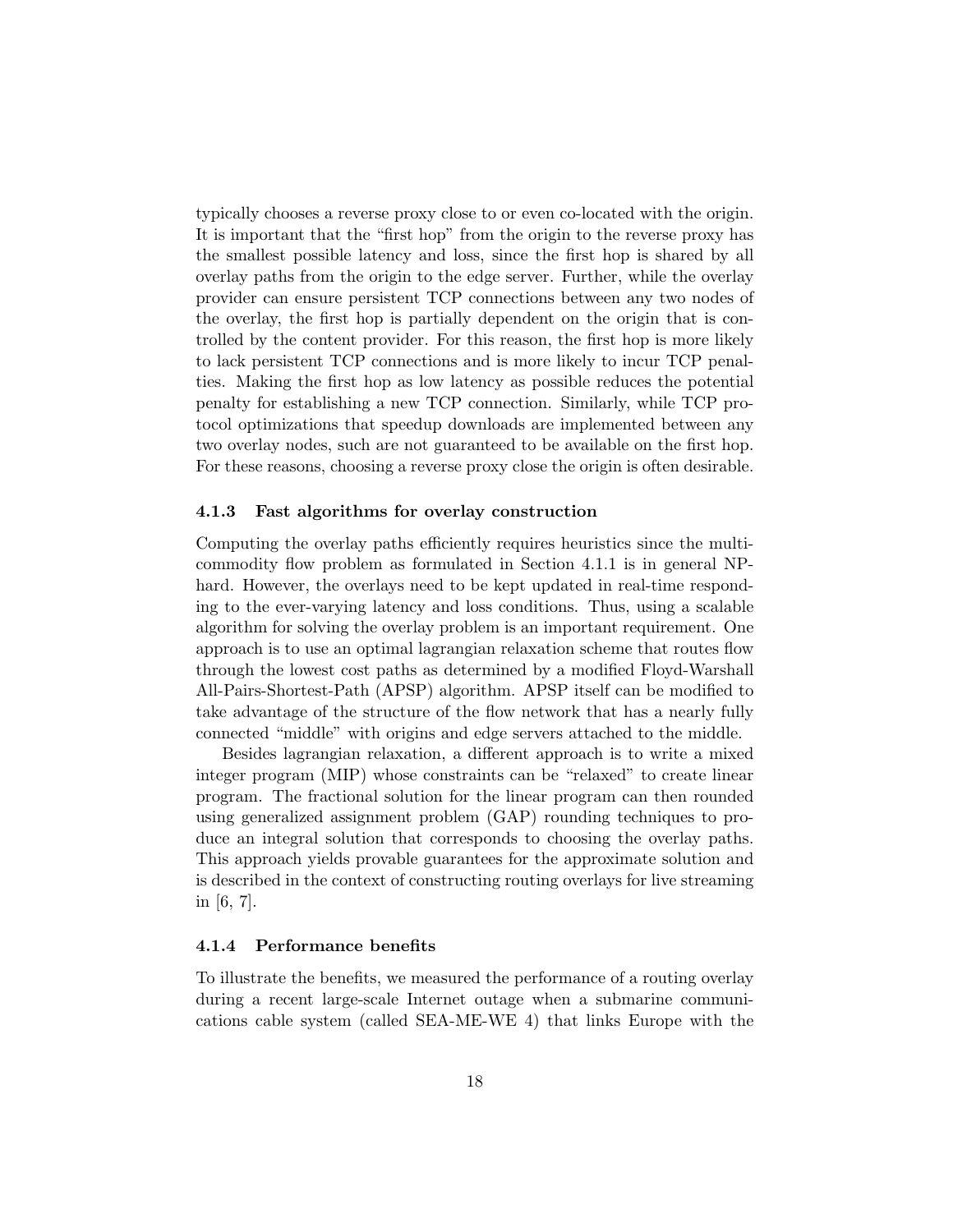

Figure 7: Performance of the routing overlay during a cable cut.

Middle East and South Asia was cut on Wednesday, 14th April 2010 in the Mediterranean sea and became inoperable due to a shunt fault approximately 1,886 kilometers from Alexandria towards Palermo, Italy in the S4 section of the cable. It underwent further repairs from 25 April to 29 April to fix the affected fibre pair in the Mediterranean sea. The repair work affected several cable systems, severely impacting Internet connectivity in many regions across the Middle East, Africa and Asia.

Figure 7 shows the download time experienced by end-users in Asia using a routing overlay during the outage, in comparison with the download time experienced by the same end-users without the overlay. For this experiment, we used a dynamic (i.e., uncacheable) web page approximately 70KB in size, including all page objects. The web page was measured using agents located in India, Malaysia and Singapore. The agents downloaded two versions of the web page - one directly from the origin in Boston, and another through the routing overlay. It can be seen that during the SE-ME-WE 4 disruption, the performance of the download directly from the Boston origin to Asia suffered severe slowdowns. However, downloads for the same web page from the same Boston origin to the same Asian end-users using the routing overlay experienced minimal performance degradation. The significantly greater performance is due to the ability of the routing overlay to find alternate paths that avoid the failed links between different parts of Asia to the Boston origin. However, without the benefit of the routing overlay, the direct Internet path that exhibits significant degradation due to the cable cut must be used for the downloads. The routing overlay speeded up the downloads for Asian end-users by over 8 times at the peak of the outage.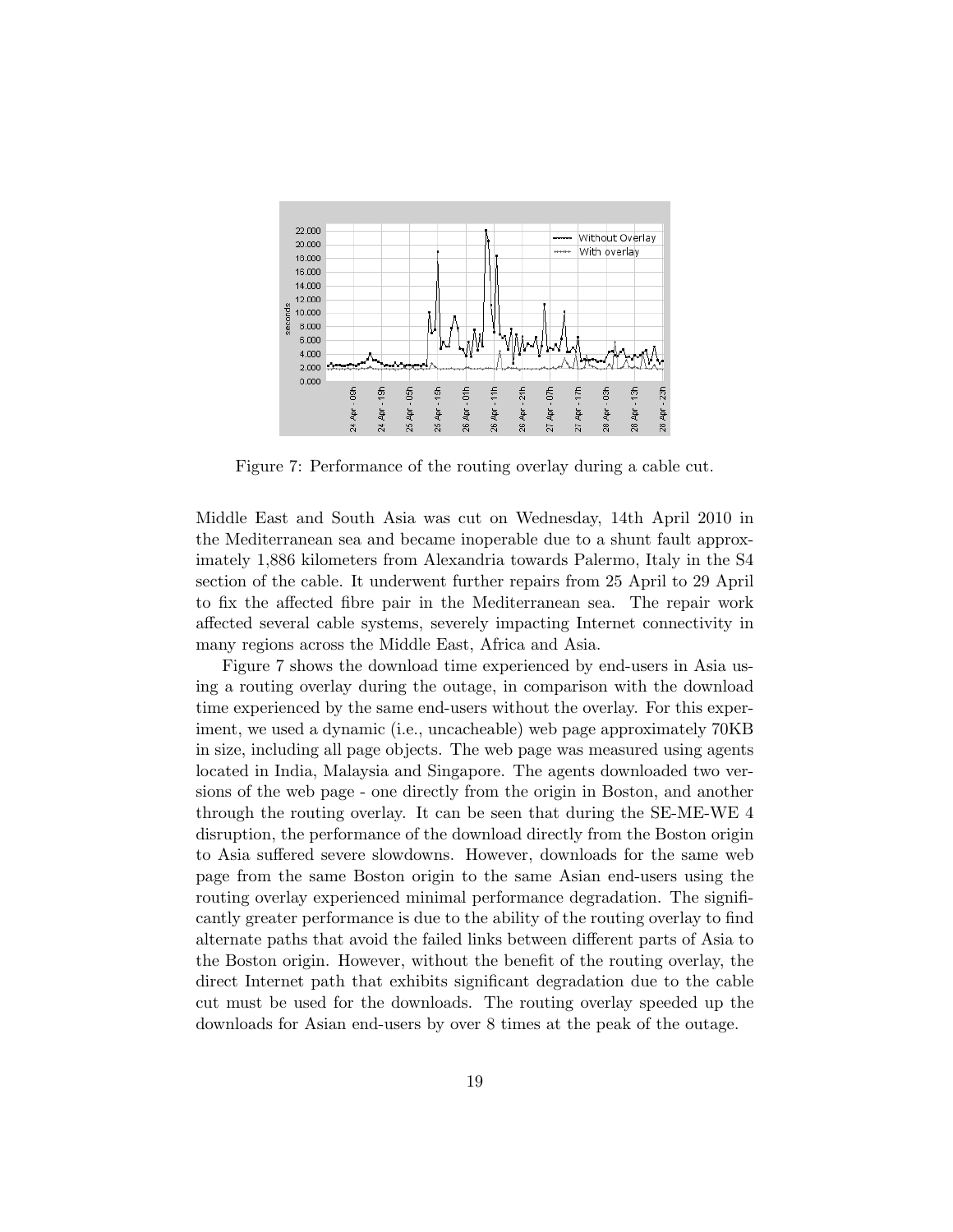

(a) A large-sized overlay using a single optimized path.



(b) A medium-sized overlay using multiple optimized paths and error correcting codes for loss recovery.



Even when there is no major Internet outage, the routing overlay provides a significant performance benefit by discovering and using better performing overlay paths for communication. In Figure  $8(a)$ , we show the performance benefit of a large routing overlay that uses a single optimized path chosen from a set of alternate overlay paths to the origin. For the experiment, we stored a dynamic (uncacheable) file of size 38KB in an origin in Dallas and tested it from agents around the world. Speedup is the ratio of the download time of the file downloaded directly from the origin to the download time of the same file downloaded using the routing overlay. Speedup was significant for all geographies, though the speedups increases as the end-user moves further away from the origin. The performance benefits seen are due to a combination of the routing overlay finding a path with shorter latency between the origin and the edge server, the use of an optimized TCP between the overlay nodes, and a reduction in TCP penalties. The net effects of these benefits are expected to be higher on longer haul paths, resulting in greater speedups for users further away from the origin.

In Figure 8(b), we show the performance benefits for a different smaller routing overlay that uses multiple optimized paths for each communication and uses network coding across the paths for loss recovery. For the experiment, we stored a complete dynamic (uncacheable) webpage 88 KB in size in an origin server located in Japan. The page was tested by agents around the world. The speedups from all geographies are significant with the continent of origin (Asia) having the smallest speedup. However, the speedup of this routing overlay is generally smaller than that of Figure 8(a) largely due to that fact that smaller overlays have fewer choices for alternate paths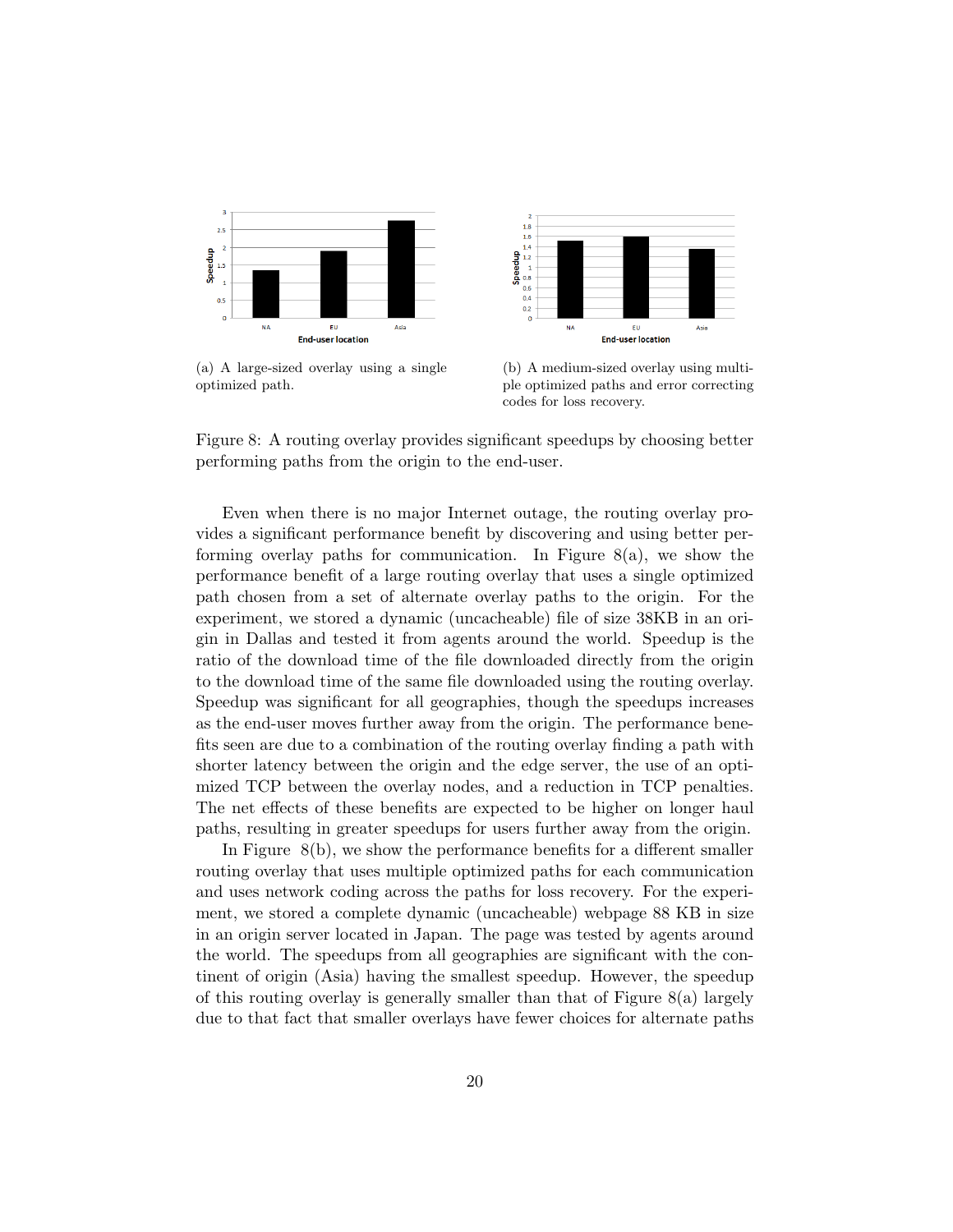and the edge servers are less proximal to the user.

## 5 Security overlays

An Internet-based service needs to defend itself from distributed denial of service (DDoS) attacks that aim to take it out of commission and hackers who want to steal sensitive user information from the service. The Internet architecture by itself does not provide security, and it is desirable that security be automatically provided by the platform on which Internet services are offered. There are good reasons why security should be dealt with in the underlying platform and not as part of every individual website or service. Defending against DDoS and hacker attacks requires a vast amount of spare capacity and up-to-date expertise in security vulnerabilities. If a website experiences DDoS attacks few days each year, then maintaining the excess capacity all year round is a costly proposition. Short-duration DoS attacks happen frequently against some website or the other and maintaining excess capacity and security expertise in a shared platform is more cost-effective than individual measures taken by the owner of every Internet-based service.

For web sites and services that already use the caching and/or routing overlays, most Internet traffic is already being handled by the servers of the overlay. If the security policy needs user requests to be examined, performing that task at the first edge server to receive the request is more efficient from a performance and workload perspective, than having to forward it someplace else. Thus, for Internet-based services that already use a caching and routing overlay, a security overlay is a synergistic addition.

#### 5.1 Architecture

The design of a security overlay is not just about having spare capacity and security features, but also about how best to use the capacity and the features to protect against a security attack at short notice. A security overlay incorporates several architectural elements described below.

(1) Shared spare capacity: The overlay has a very large number of servers, each with high-capacity network connections. The operating model of the overlay is flexible enough to divert any fraction of traffic to any server and increase the network bandwidth capacity at some locations on-demand as needed. The spare capacity that can be made available should be large enough that it is unlikely to be overwhelmed even by the largest DDoS attacks that are likely to occur. Thus the spare capacity can be used to hold a high-volume attack away from the origin servers. Having the excess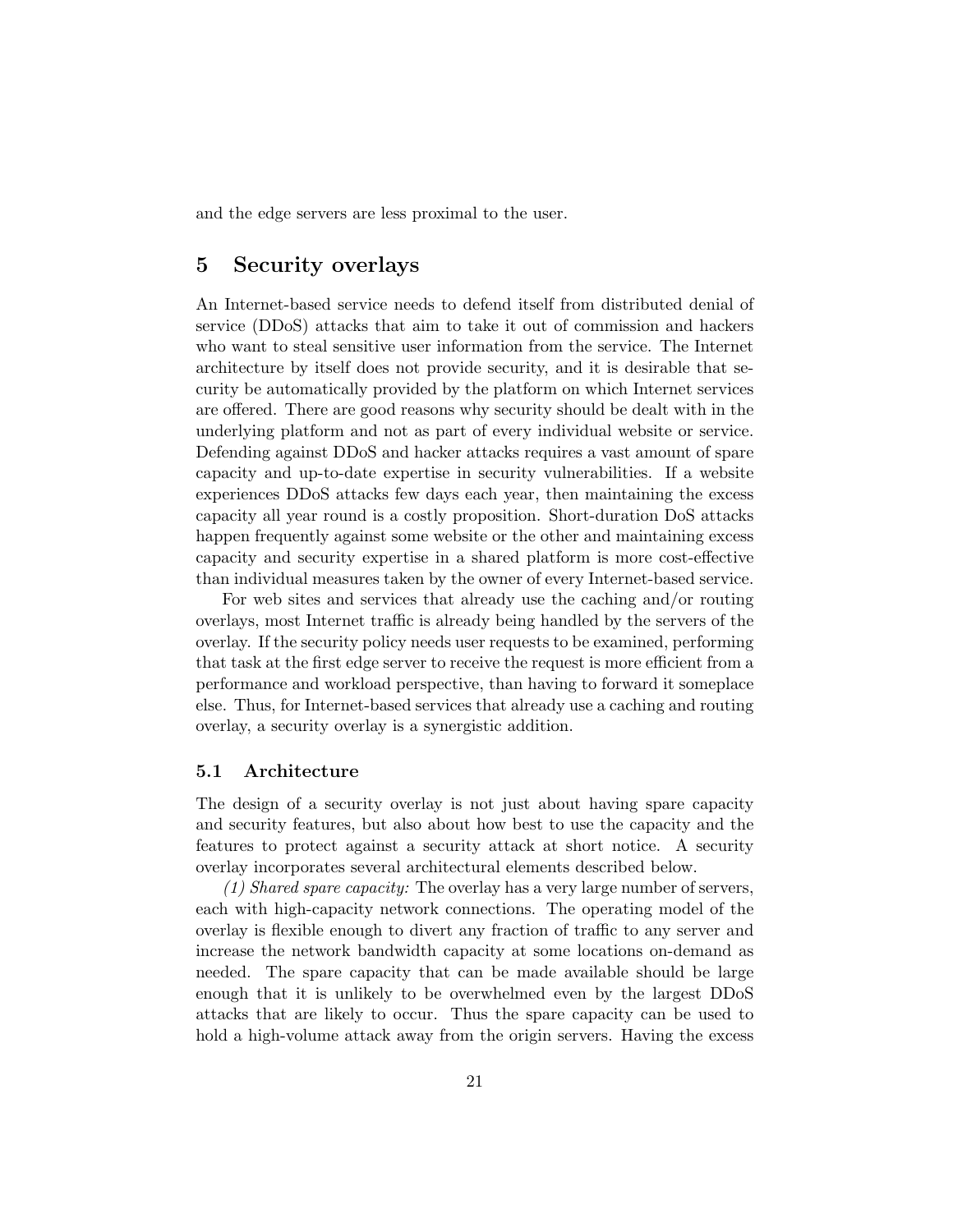capacity shared across many content providers is a cost effective way of reserving a large pool of resources as attack capacity.

(2) Shared expertise and lower costs: Hackers often exploit new and known vulnerabilities in operating systems and applications. In the scenario without a shared security overlay, every Internet-based service has to look after its own security by keeping current with new and known vulnerabilities and individually updating their security measures. However, with a security overlay, a team of security experts of the overlay staff keeps the overlay substantially free of known and new vulnerabilities, thus providing a high level of defense to small and large Internet-based services alike. Due to the shared nature, the costs are lower and more affordable for content providers.

(3) Advanced security features: The overlay is designed to offer detection and defense against a whole spectrum of attacks, such as SYN and connection flooding attacks, brute force DoS attacks that generate hundreds of Gbps of traffic, malicious request injection attempts, and attempts to hack into servers. At the network layer, the overlay servers have a hardened networking stack that deals with low-level attacks and hacking attempts efficiently, and can mitigate simple attacks from turning into Gbps of traffic by denying the attackers requests. The overlay also incorporates a webapplication firewall to examine request-response sequences to detect and filter harmful exchanges. With the help of the firewall, several advanced mitigations could be deployed to counter the attacks. For instance, if a certain URL is being used by hackers from a certain part of the world, then a firewall rule could be constructed to block that URL when requested from that part of the world. Such an action could be used to thwart the attackers, while leaving the site open for legitimate users.

 $(4)$  Shielding the origin: The overlay can offer another simple yet powerful feature for origin protection against hackers. The origin of an Internetbased service is more vulnerable to hacker attacks if its ip addresses are externally known to users. However, when using a security overlay, the origin can be configured so that it receives only traffic known to originate from the servers of the overlay that use a small range of ip addresses. This allows the origin's administrator to entirely firewall-off the origin from users not in the specified ip address range, thus easily identifying and blocking any traffic that arrives at the origin from outside the secure overlay. Additional protective measures such as authenticating all origin-to-overlay communication using a shared secret can further thwart the attackers.

 $(5)$  Control design: Even though the security overlay is a shared infrastructure, it should have features that allow an individual content provider to maneuver in response to an ongoing attack. In particular, controls must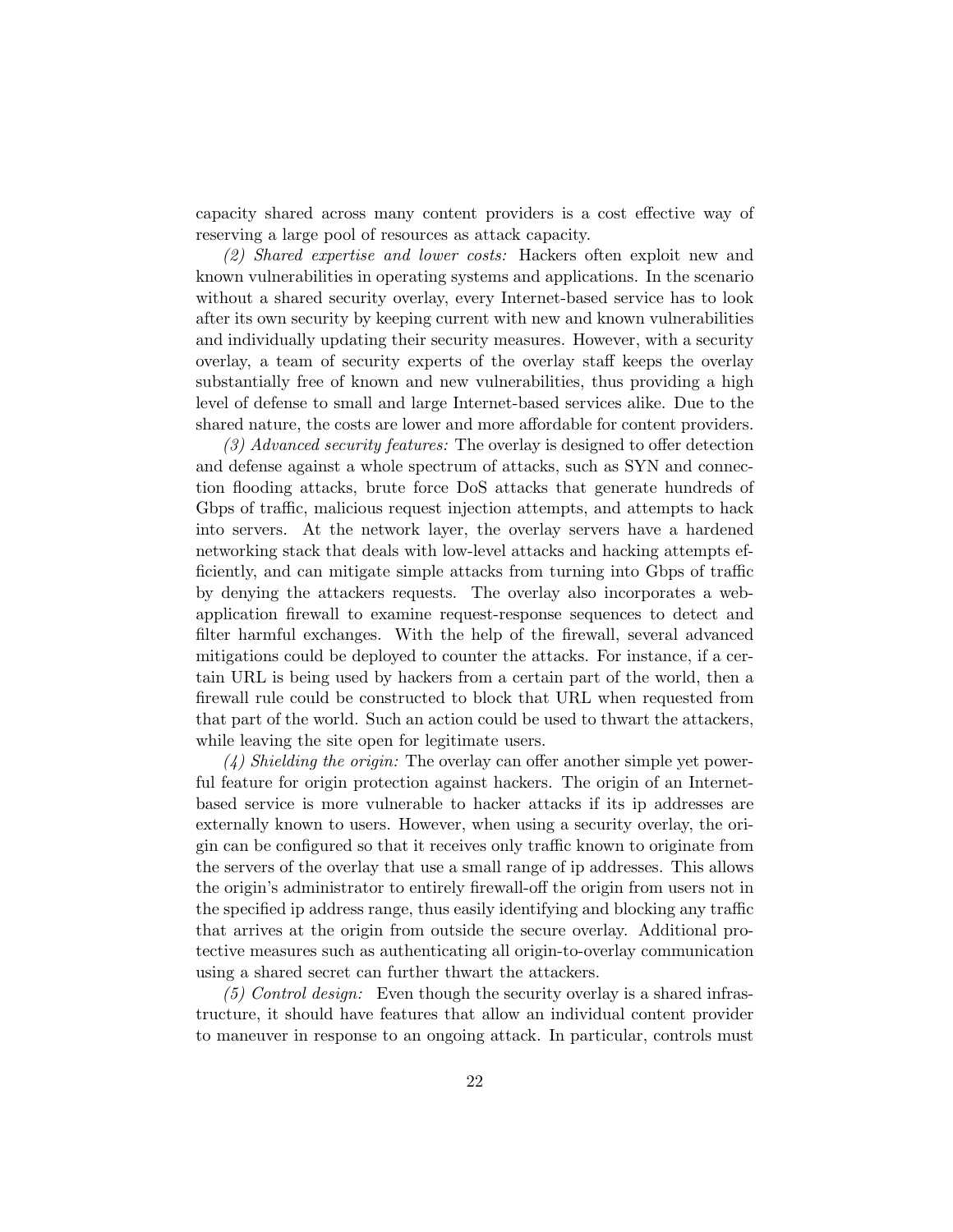

(b) Rules are triggered at the edge servers to filter out the attack traffic.

Figure 9: The security overlay filters out DDoS traffic at the edge before it reaches the origin.

be provided for individual content providers to change the security configurations, firewall rules, filters, etc. as pertaining to their own site at any time and at short notice after an attack is detected.

### 5.2 Security benefits

We present some statistics collected during a recent DDoS attack on a content provider who uses a security overlay. Figure  $9(a)$  shows a sudden increase in the traffic of the content provider's website due to the DDoS attack. The web site that is normally accessed at a rate less than 50 pages/second was accessed at a much higher rate of 9000 pages/sec during the attack. Figure 9(b) shows firewall rules getting triggered in response to the attack and denying over 90% of the attackers' requests, and protecting the origin from the significant surge of traffic.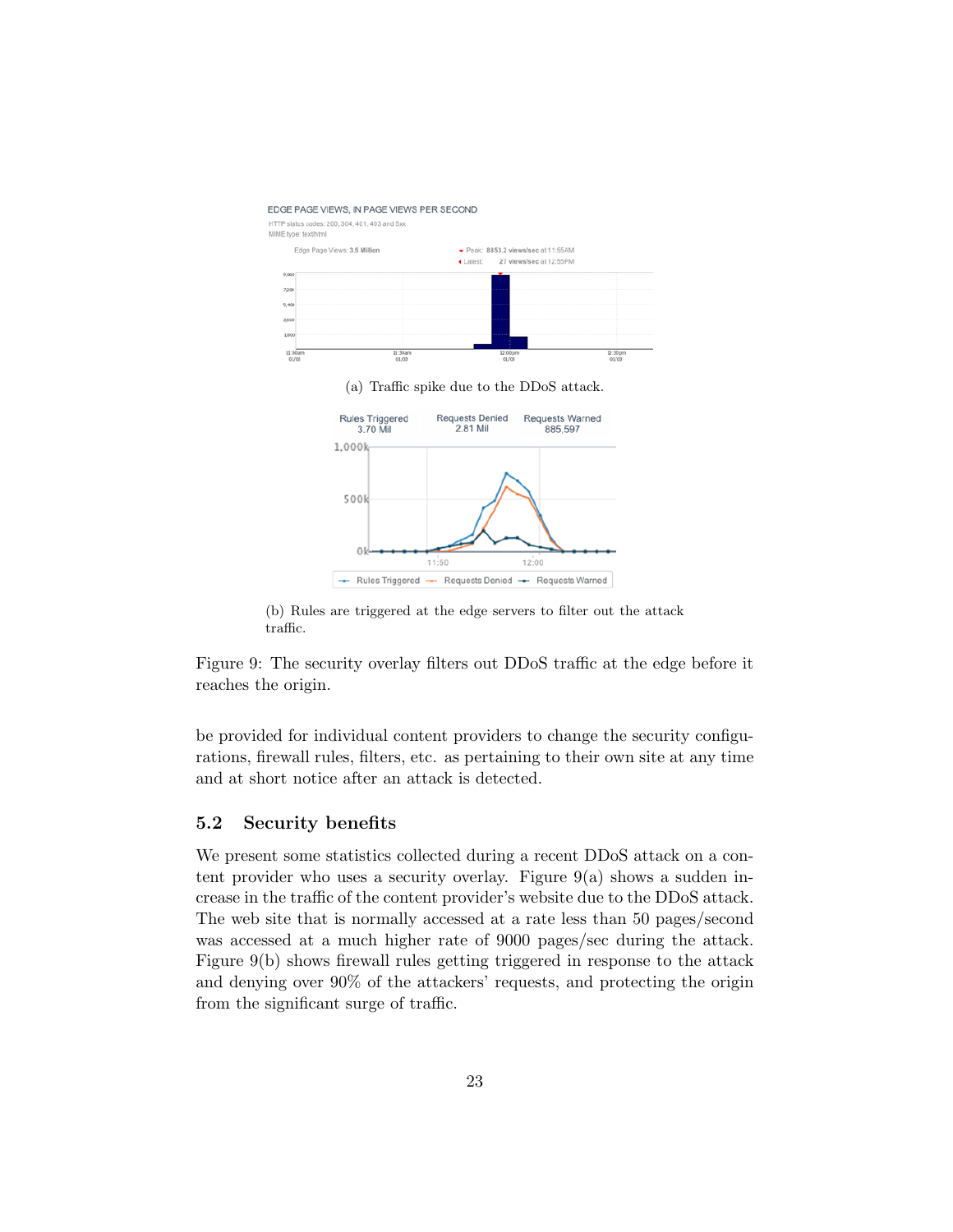## 6 Conclusion

In this chapter, we reviewed the rationale for building overlays as a means for providing availability, performance, scalability, and security for Internetbased services. While overlays are a powerful technique for building a variety of new functionality on top of the Internet, we focused three key types of overlays. The caching and routing overlays are perhaps the most ubiquitous and form a critical part of the Internet infrastructure. The security overlay is a novel and emerging tool to defend against DDoS attacks and other security threats that are rapidly becoming more sizable and more frequent. The future requirements of Internet-based services are hard to predict, even as modern trends like social networking were largely unforeseen during the turn of the century. The promise that overlays hold for the future is their ability to bridge the gap between what the vanilla Internet offers and what future Internet services may need. From that perspective, overlays hold the keys to the rapid evolution of Internet services, even as the underlying Internet architecture is slow to change.

## References

- [1] Akamai NetSession Interface (Client Side Delivery) Overview http: //www.akamai.com/client/
- [2] M. Adler, R.K. Sitaraman, and H. Venkataramani. Algorithms for optimizing the bandwidth cost of content delivery. Computer Networks, 55(18): 4007-4020, 2011.
- [3] A. Akella, B. Maggs, S. Seshan, A. Shaikh, and R. Sitaraman. A Measurement-Based Analysis of Multihoming. Proceedings of the ACM SIGCOMM Conference on Applications, Technologies, Architectures, and Protocols for Computer Communication (SIGCOMM), August 2003.
- [4] Amazon Web Services suffers partial outage. http://www.zdnet.com/ blog/btl/amazon-web-services-suffers-partial-outage/79981.
- [5] David G. Andersen, Hari Balakrishnan, M. Frans Kaashoek, Robert Morris. "Resilient Overlay Networks," Proc. 18th ACM SOSP, Banff, Canada, October 2001.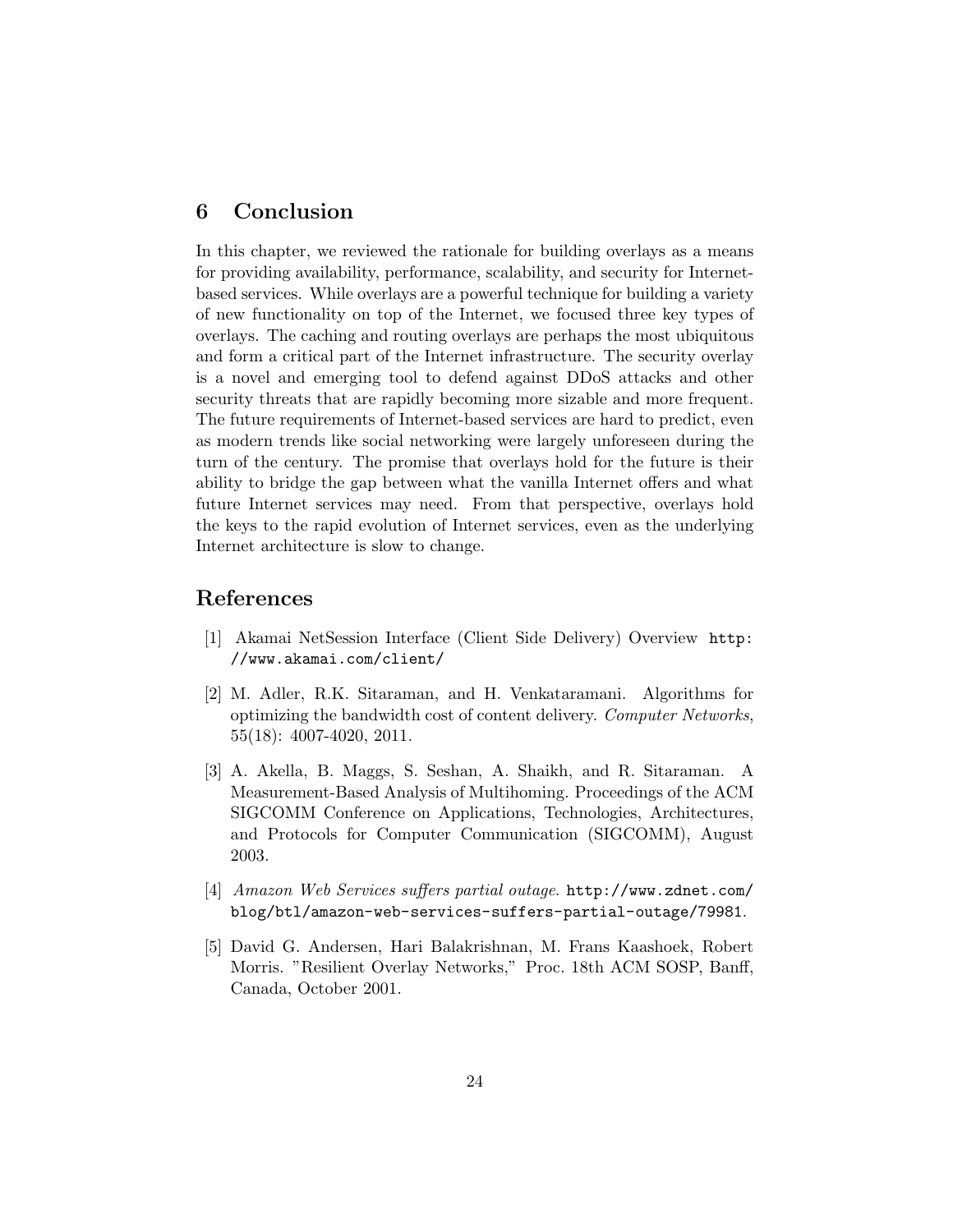- [6] K. Andreev, B. M. Maggs, A. Meyerson, and R. Sitaraman. Designing Overlay Multicast Networks for Streaming. Proceedings of the Fifteenth Annual ACM Symposium on Parallel Algorithms and Architectures (SPAA), June 2003.
- [7] Andreev, Konstantin, Bruce M. Maggs, Adam Meyerson, Jevan Saks, and Ramesh K. Sitaraman. Algorithms for constructing overlay networks for live streaming. arXiv preprint arXiv:1109.4114, 2011.
- [8] Assad, Arjang A. Multicommodity network flow a survey. Networks 8.1: 37-91, 1978.
- [9] R. J. Cole, B. M. Maggs, and R. K. Sitaraman. Multi-scale selfsimulation:A technique for reconfiguring processor arrays with faults. Proceedings of the 25th Annual ACM Symposium on Theory of Computing (STOC), pp. 561–572, May 1993
- [10] Dhamdhere, Amogh, Matthew Luckie, Bradley Huffaker, Kc Claffy, Ahmed Elmokashfi, and Emile Aben. Measuring the Deployment of IPv6: Topology, Routing and Performance. ACM Internet Measurement Conference (IMC), November 2012.
- [11] J. Dilley, B. Maggs, J. Parikh, H. Prokop, R. Sitaraman, and B. Weihl. Globally distributed content delivery. IEEE Internet Computing, September 2002, pp. 50–58.
- [12] eSecurity Planet. DDoS Attacks: Growing, but How Much?. http: //goo.gl/HhFkt.
- [13] KaZaa. http://en.wikipedia.org/wiki/Kazaa.
- [14] Gnutella. http://en.wikipedia.org/wiki/Gnutella.
- [15] E. Nygren, R.K. Sitaraman, and J. Sun. The Akamai Network: A platform for high-performance Internet applications. ACM SIGOPS Operating Systems Review, 44(3):2–19, 2010.
- [16] SE-ME-WE 4 disruptions. http://goo.gl/kW3bE.
- [17] Ion Stoica, Robert Morris, David Karger, M. Frans Kaashoek, Hari Balakrishnan. Chord: A scalable peer-to-peer lookup service for internet applications. ACM SIGCOMM Computer Communication Review, Proceedings of the Conference on Applications, Technologies, Architectures, and Protocols for Computer Communications, Volume 31 Issue 4, August 2001.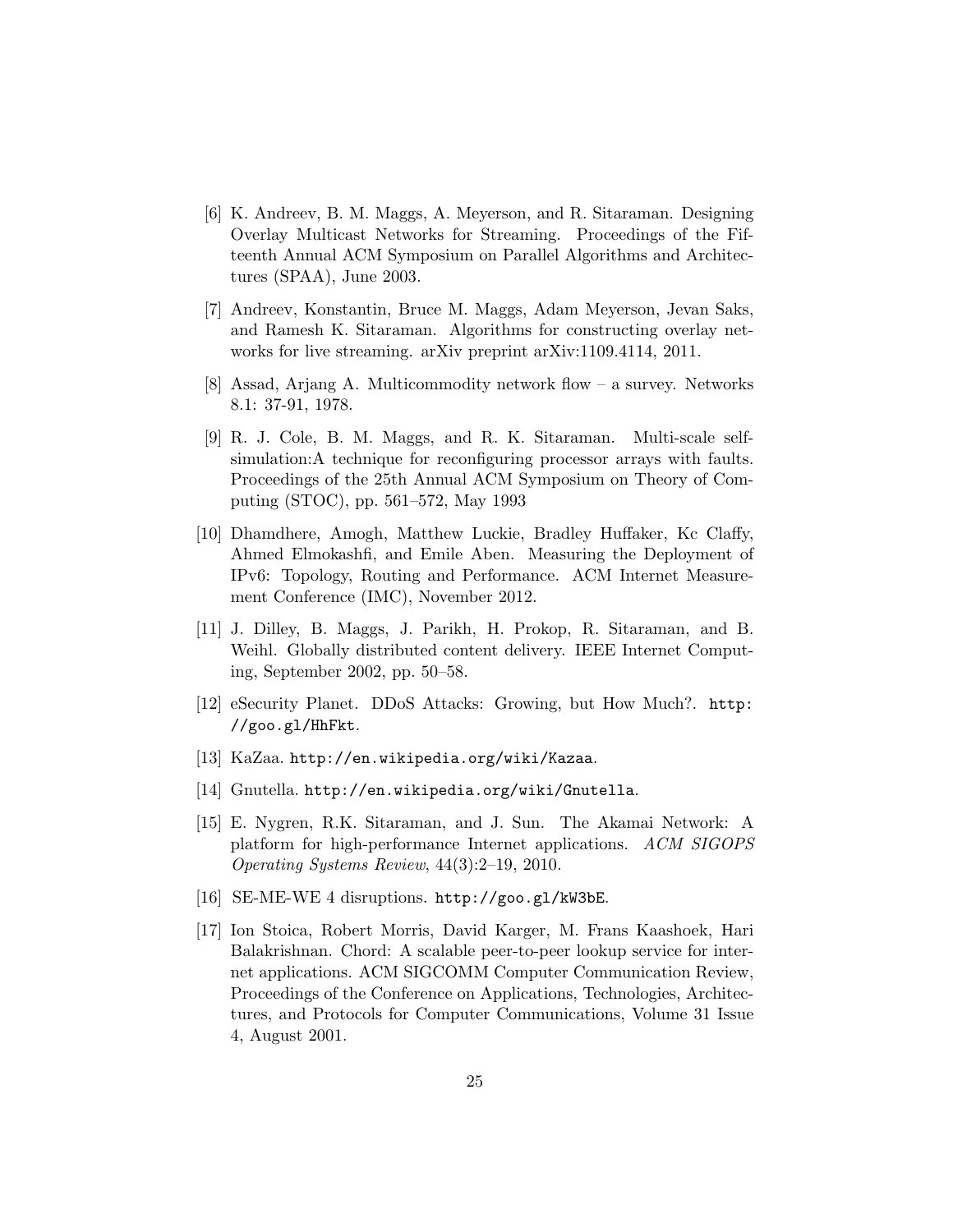- [18] Yatin Chawathe, Sylvia Ratnasamy, Lee Breslau, Nick Lanham, Scott Shenker. Making gnutella-like P2P systems scalable. Proceedings of the Conference on Applications, Technologies, Architectures, and Protocols for Computer Communications, August 2003
- [19] Sylvia Ratnasamy, Paul Francis, Mark Handley, Richard Karp, Scott Schenker. A scalable content-addressable network. ACM SIGCOMM Computer Communication Review, Proceedings of the Conference on Applications, Technologies, Architectures, and Protocols for Computer Communications, Volume 31 Issue 4, August 2001.
- [20] Ben Y. Zhao, Ling Huang, Jeremy Stribling, Sean C. Rhea, Anthony D. Joseph, and John Kubiatowicz. Tapestry: A Resilient Global-scale Overlay for Service Deployment. IEEE Journal on Selected Areas in Communications, January 2004, Vol. 22, No. 1.
- [21] A. Rowstron and P. Druschel. "Pastry: Scalable, distributed object location and routing for large-scale peer-to-peer systems". IFIP/ACM International Conference on Distributed Systems Platforms (Middleware), Heidelberg, Germany, pages 329-350, November, 2001.
- [22] L. Kontothanassis, R. Sitaraman, J. Wein, D. Hong, R. Kleinberg, B. Mancuso, D. Shaw, and, D. Stodolsky. "A Transport Layer for Live Streaming in a Content Delivery Network". Proceedings of the IEEE, Special issue on evolution of internet technologies, pages 1408–1419, Volume 92, Issue 9, August 2004.
- [23] F.T. Leighton, B.M. Maggs, and R. Sitaraman. "On the fault tolerance of some popular bounded-degree networks," Proceedings of the 33rd Annual Symposium on Foundations of Computer Science (FOCS), pp. 542–552, October 1992..
- [24] Submarine cable disruptions of 2008. http://en.wikipedia.org/ wiki/2008\_submarine\_cable\_disruption.
- [25] Renesys Blog. Wrestling With the Zombie: Sprint Depeers Cogent, Internet Partitioned. http://www.renesys.com/blog/2008/10/ wrestling-with-the-zombie-spri.shtml
- [26] Eriksson, Hans. "The multicast backbone." Communications of the ACM pp. 54-60, 1994.